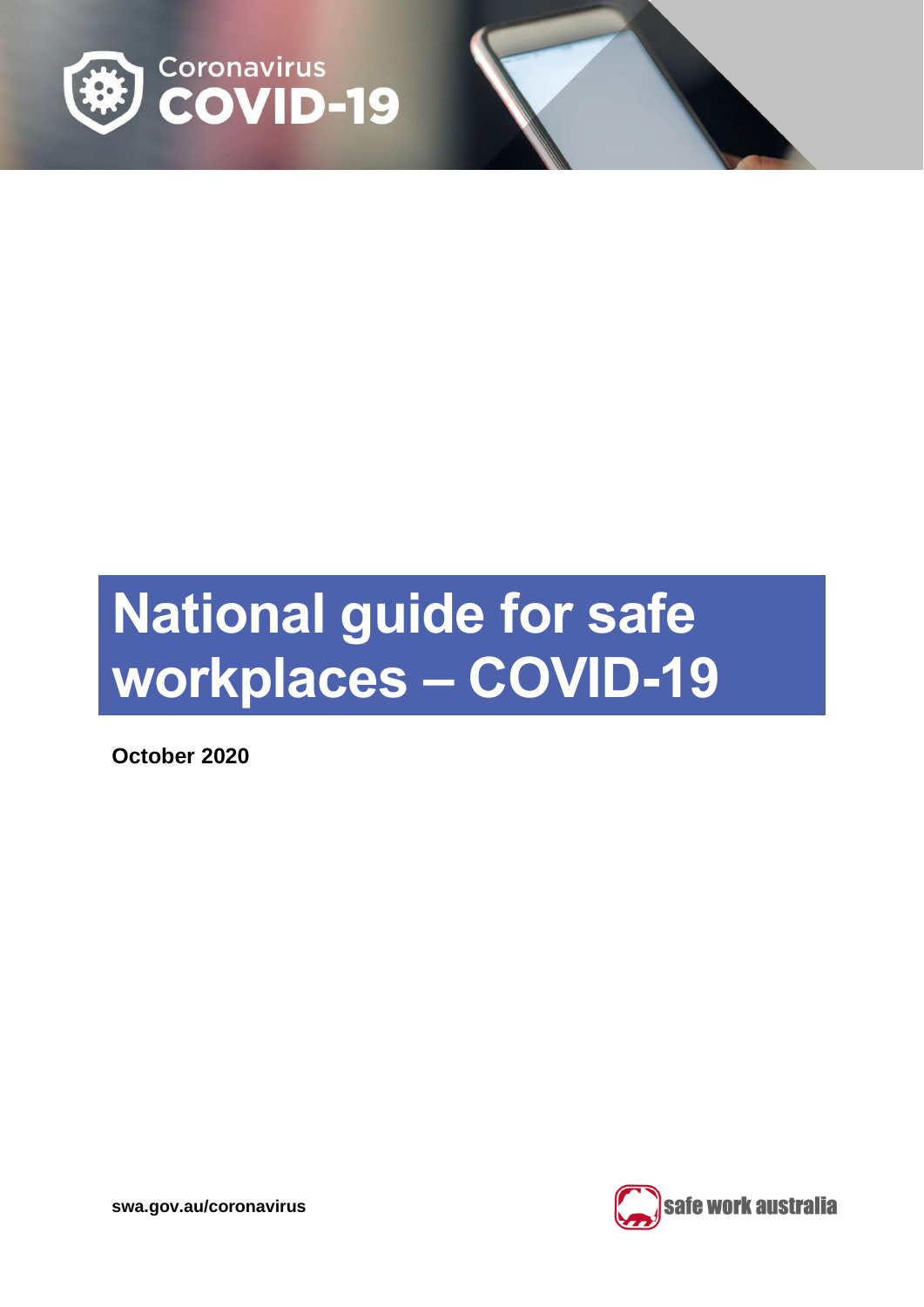

#### **Disclaimer**

Safe Work Australia is an Australian Government statutory agency established in 2009. Safe Work Australia includes Members from the Commonwealth, and each state and territory, Members representing the interests of workers and Members representing the interests of employers.

Safe Work Australia works with the Commonwealth, state and territory governments to improve work health and safety and workers' compensation arrangements. Safe Work Australia is a national policy body, not a regulator of work health and safety. The Commonwealth, states and territories have responsibility for regulating and enforcing work health and safety laws in their jurisdiction.

ISBN 978-1-76051-968-1 (Online PDF)

ISBN 978-1-76051-969-8 (Online DOCX)

#### **Creative Commons**

With the exception of the Safe Work Australia logo, this copyright work is licensed under a Creative Commons Attribution 4.0 International licence. To view a copy of this licence, visit creativecommons.org/licenses. In essence, you are free to copy, communicate and adapt the work for non-commercial purposes, as long as you attribute the work to Safe Work Australia and abide by the other licence terms.

#### **Contact information**

Safe Work Australia [| mailto:info@swa.gov.au](mailto:info@swa.gov.au) | [www.swa.gov.au](http://swa.hosts.application.enet/business-support/Communication/Documents/www.swa.gov.au)

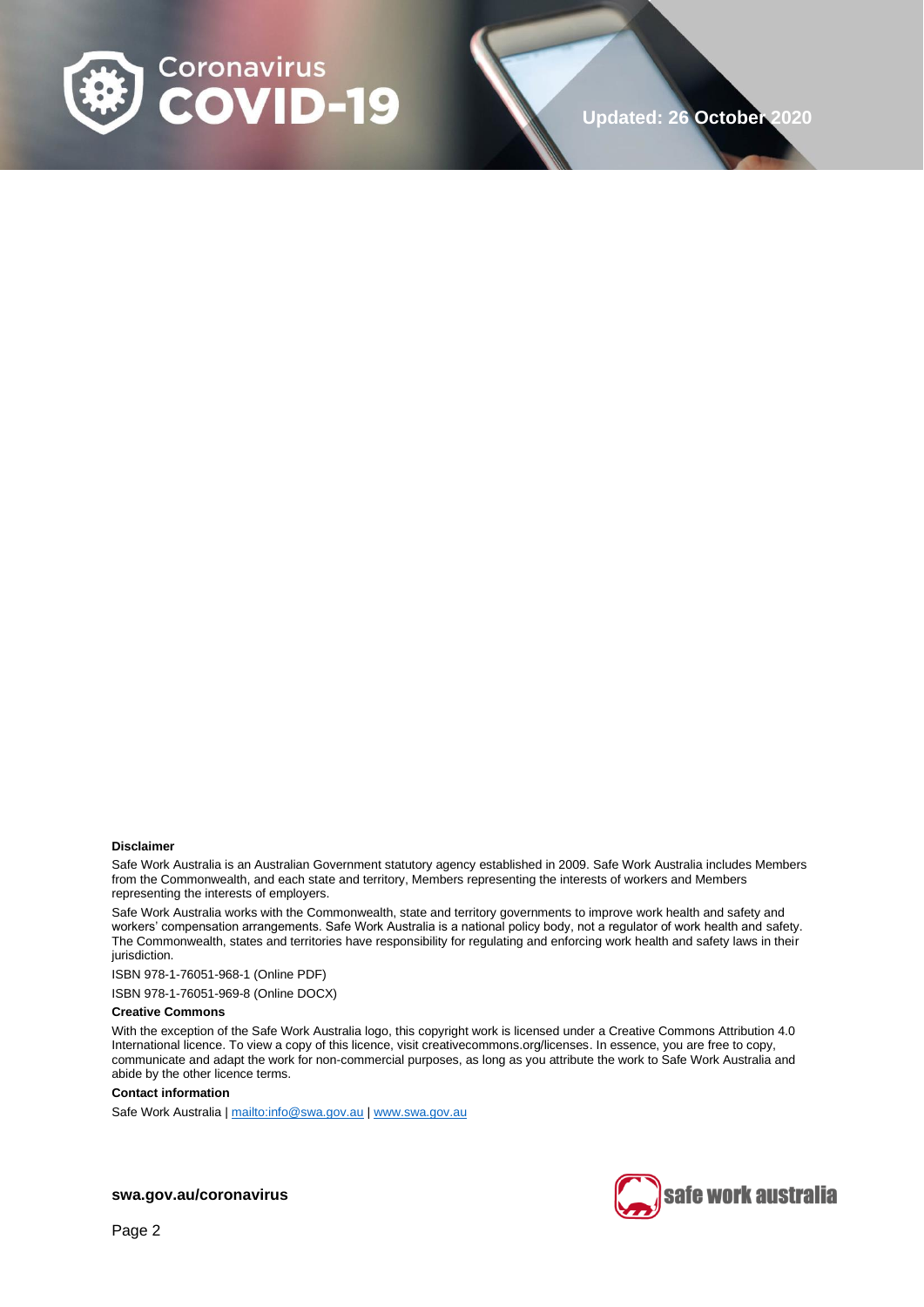

# **Contents**

| 2. Plan                                                                     |  |
|-----------------------------------------------------------------------------|--|
|                                                                             |  |
|                                                                             |  |
| Identifying activities and situations where people may contract COVID-19  8 |  |
|                                                                             |  |
|                                                                             |  |
|                                                                             |  |
|                                                                             |  |
|                                                                             |  |
|                                                                             |  |
|                                                                             |  |
|                                                                             |  |
|                                                                             |  |
|                                                                             |  |
| 4. Monitor                                                                  |  |
| 5. Improve                                                                  |  |

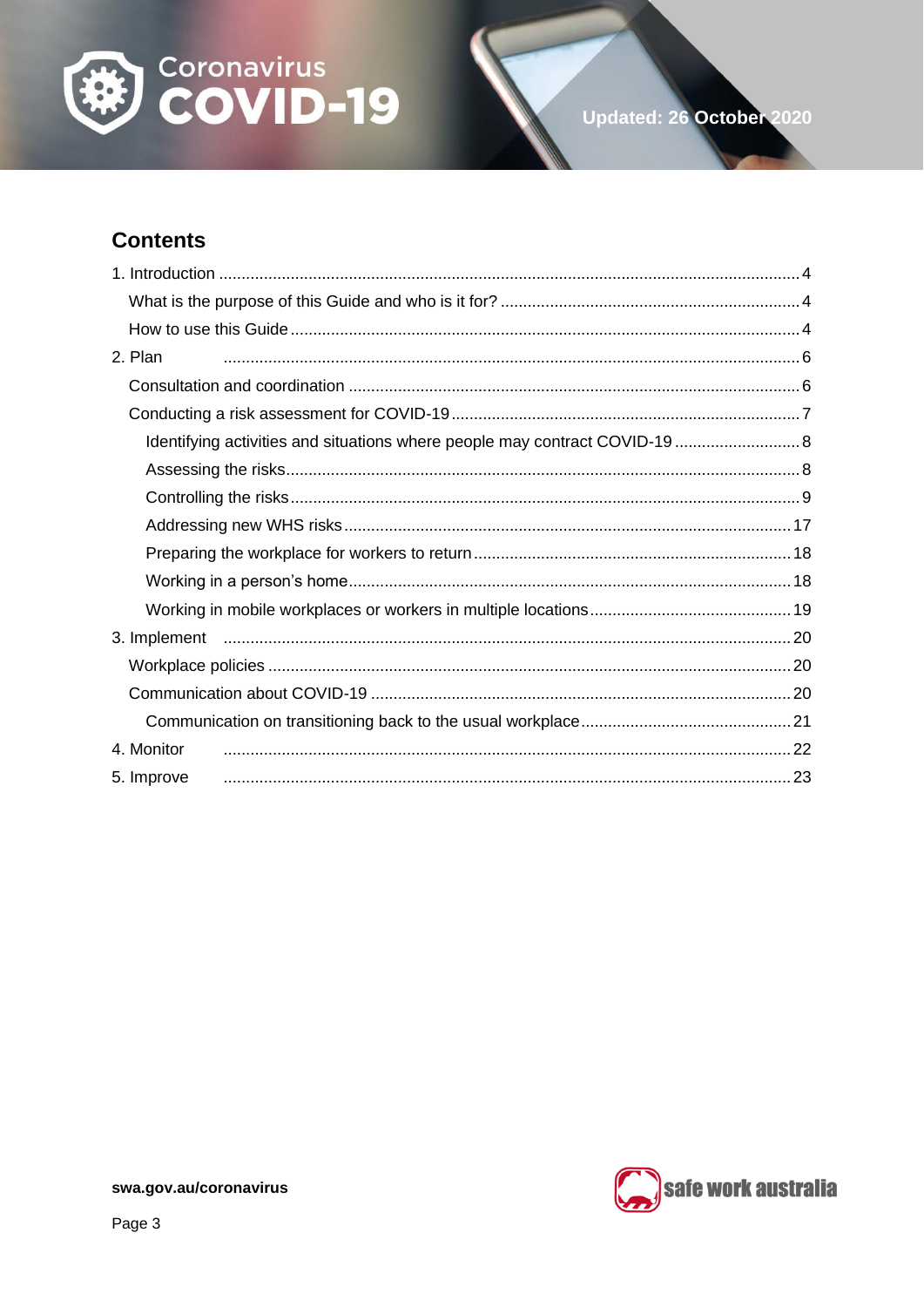

# <span id="page-3-0"></span>**1. Introduction**

The COVID-19 pandemic has had an unprecedented impact on the way people live and work. Australian workplaces of all sizes and across all industries have had to significantly modify their operations to protect their workers and the broader community. Until there is an effective vaccine or treatment, there can be no return to business as usual. Workplaces must find a 'new normal' and must continue implementing measures to reduce the spread of the virus, respond to the reemergence of cases and to play their part in preventing health systems from being overwhelmed and preventing unnecessary deaths.

COVID-19 is a public health matter, which means the risks associated with COVID-19 in the workplace must be managed in accordance with public health laws in the state or territory the business is located. Depending on the state or territory, there may be a number of public health laws that determine what businesses can and cannot do during this pandemic, including whether they need to prepare a COVIDSafe plan. Everyone must always follow the rules that apply in their state or territory. More information on public health laws and [COVIDSafe plans is available](https://www.safeworkaustralia.gov.au/covid-19-information-workplaces/other-resources/covid-19-public-health-directions-and-covidsafe)  on [the Safe Work Australia](https://www.safeworkaustralia.gov.au/covid-19-information-workplaces/other-resources/covid-19-public-health-directions-and-covidsafe) website.

### <span id="page-3-1"></span>**What is the purpose of this Guide and who is it for?**

This Guide is to assist persons conducting a business or undertaking (e.g. employers) meet their work health and safety (WHS) duties in relation to COVID-19 given the significant risk this disease presents to the health and safety of people at the workplace. Managing WHS risks during the pandemic requires flexibility to respond to changing circumstances and an ability to adapt as more becomes known about the virus and how its transmission can be managed and prevented.

Safe Work Australia has published a range of general and industry-specific advice, guidance and resources on its [website](https://www.safeworkaustralia.gov.au/) to help create and maintain a safe workplace during the COVID-19 pandemic. This Guide aligns with and complements the existing guidance. It provides practical advice for WHS duty holders about how to work safely during the pandemic. It can be used by any duty holders under the model WHS laws that have a role in managing the risk of COVID-19, including persons conducting a business or undertaking, persons with management or control of the workplace and 'officers'.

More information on [WHS duties is available on our website.](https://www.safeworkaustralia.gov.au/covid-19-information-workplaces/industry-information/general-industry-information/duties-under-whs) Our information on [officers' duties](https://www.safeworkaustralia.gov.au/officer-duties-covid-19) may also assist.

## <span id="page-3-2"></span>**How to use this Guide**

This document provides guidance to assist businesses determine how best to manage the risk of COVID-19 in the workplace. It provides a framework that complements and links to more detailed advice on the Safe Work Australia website. This document is not intended to prescribe specific approaches, but instead seeks to help businesses determine what is appropriate for their individual workplaces and circumstances.

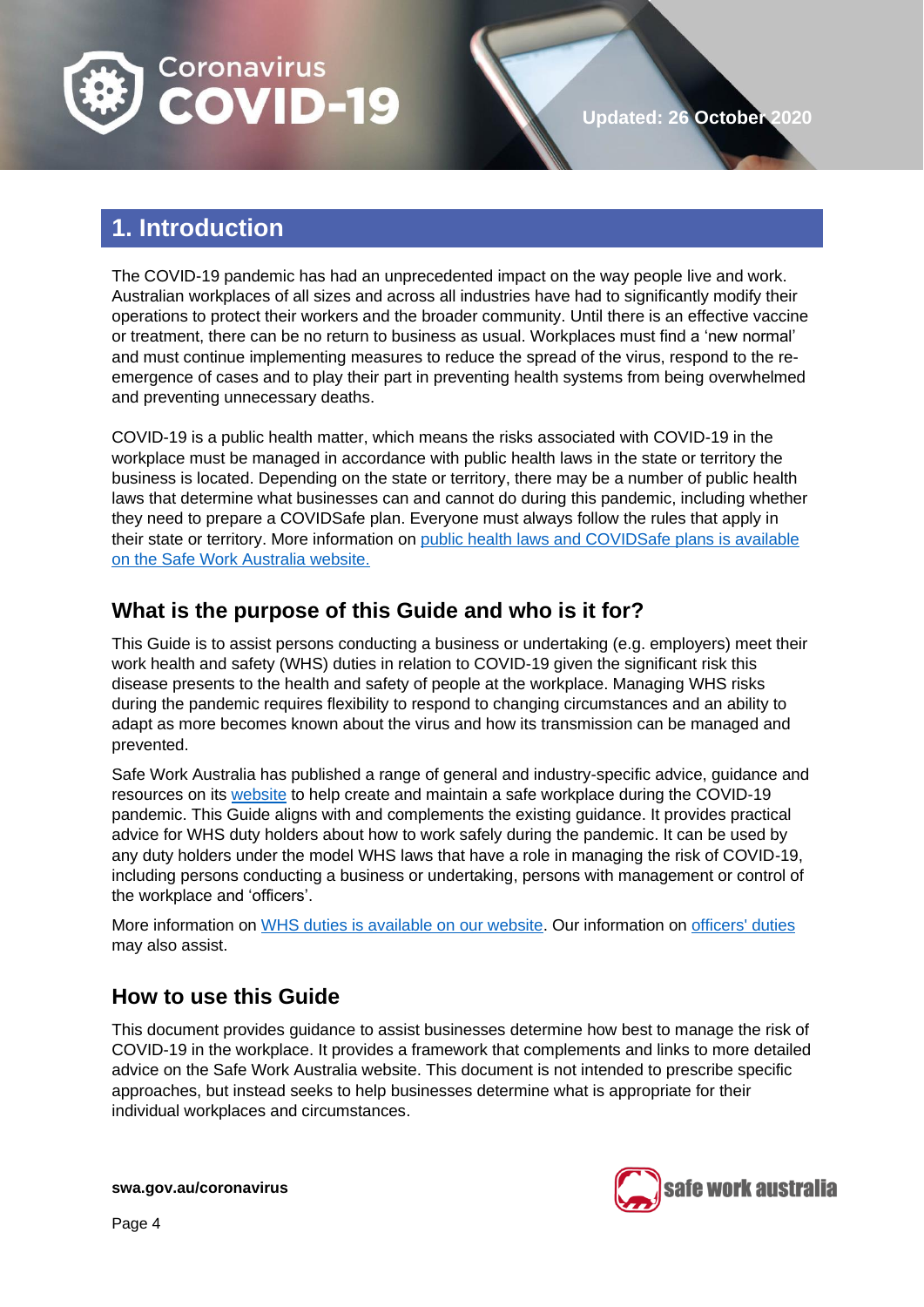

In this Guide, the following terms are used:

- *must* indicates a legal requirement that businesses must comply with
- *should* indicates a recommendation
- *may* indicates a permission
- *can* indicates a possibility or a capability.

The Guide uses a 'Plan', 'Implement', 'Monitor' and 'Improve' approach to risk management of COVID-19 in the workplace.

**Plan:** Plan what businesses should do to work safely. This includes conducting a risk assessment regarding COVID-19 in the workplace.

**Implement:** Put into practice the control measures to minimise the risk of COVID-19 in the workplace.

**Monitor:** Keep checking to see how well the control measures are working.

**Improve:** Address any issues and find ways to make what the business is doing even more effective.

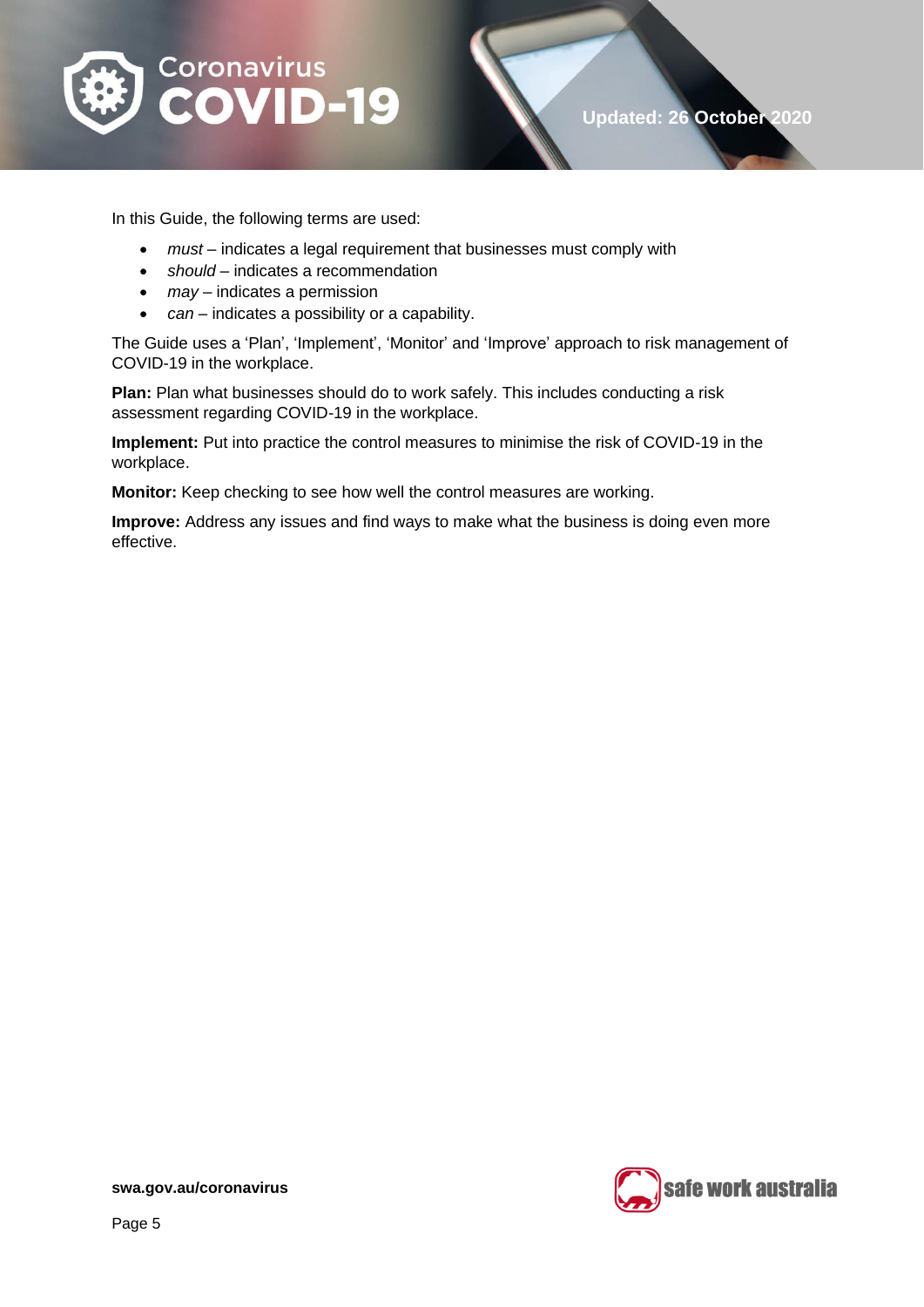

# <span id="page-5-0"></span>**2. Plan**

The way that businesses must and should operate has changed in the new environment created by the COVID-19 pandemic, as there is now an ongoing, increased risk to health and safety while at work. Effective and comprehensive planning, including conducting a risk assessment in relation to COVID-19 in the workplace, is crucial to minimise the spread of COVID-19.

Businesses need to manage the risk of persons in the workplace spreading and contracting COVID-19, including the risk that persons with COVID-19 enter the workplace. During the planning phase businesses should consider their operations in detail and identify and determine the most effective control measures to manage the risk of COVID-19 spreading in the workplace. It can assess which control measures are reasonably practicable in the circumstances, taking into account each business's unique characteristics and other features.

Note, in addition to identifying risks and ways to control them, the planning phase should also cover how the business is going to resource any measures that it determines appropriate. It must also determine how to effectively consult with workers on steps that may be taken to protect them from COVID-19 in the workplace.

## <span id="page-5-1"></span>**Consultation and coordination**

Businesses must consult with workers on health and safety matters relating to COVID-19. This means workers must be consulted when businesses are:

- assessing the risk COVID-19 presents to the health and safety of workers
- deciding on control measures to eliminate or minimise the risk of exposure to COVID-19
- deciding on the adequacy of facilities for the welfare of workers (for example hand washing facilities), and
- proposing other changes to the workplace as a result of COVID-19 which may affect health and safety.

Consultation should begin as early as possible and be done in a way that enables workers to express their views on WHS issues. Businesses should also ensure workers understand what is expected of them and how to raise any concerns they have.

If a business has agreed to procedures for consultation then these must be followed, including consulting with any health and safety representatives (HSRs).

Workers' views must genuinely be taken into account when making decisions and workers must be informed about consultation outcomes and decisions about health and safety.

Consultation is a continuous process and workers should be able to raise issues or concerns at any time.

Businesses must also consult, cooperate and coordinate with others that they share a WHS duty with. This may include other businesses that they work with or share a premises with, such as contractors, managing agents, landlords and other tenants. This means exchanging information and working together to eliminate or minimise health and safety risks so far as is reasonably practicable. This includes both day to day operations and emergency planning.

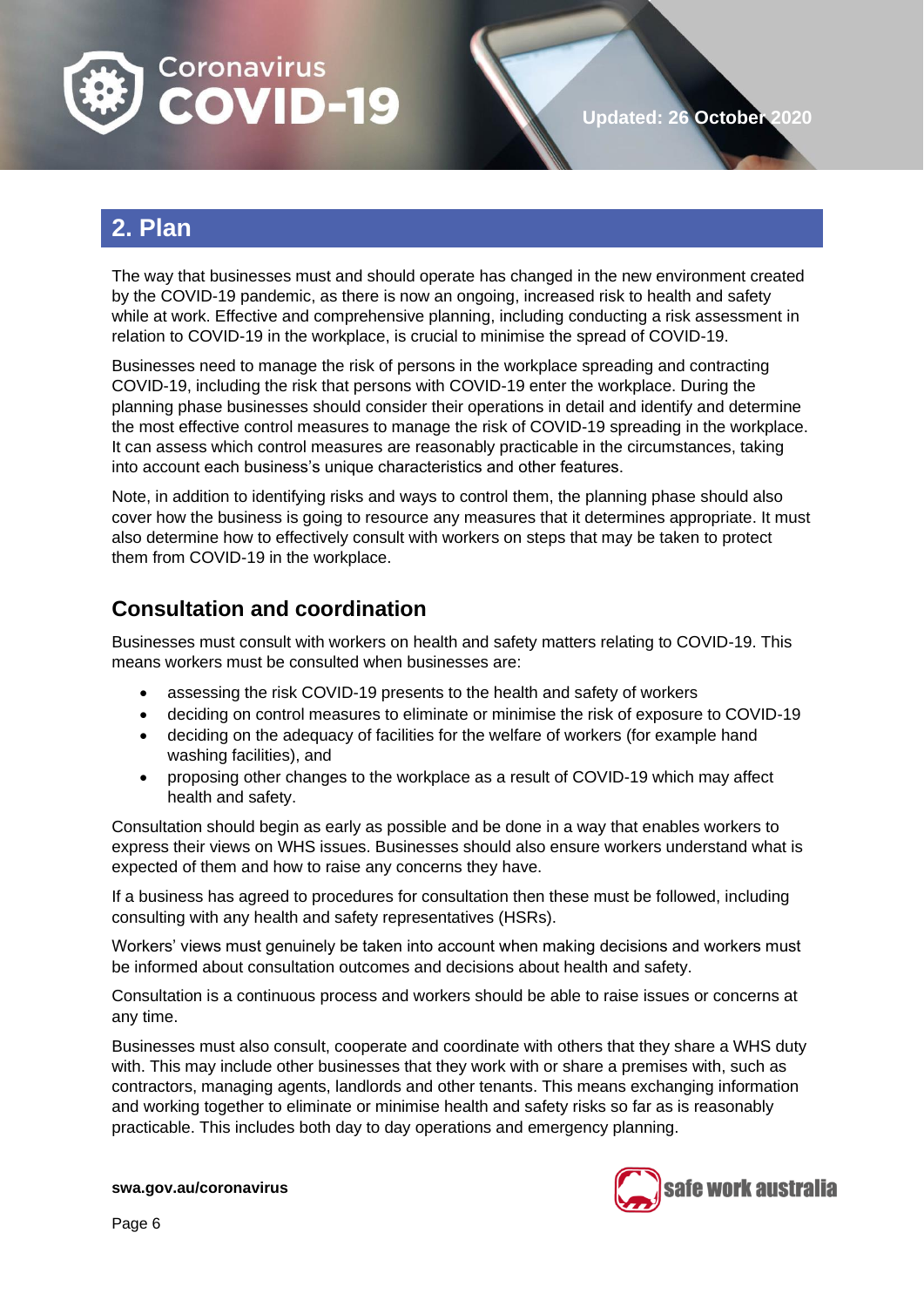

Further information on [emergency planning can be found on our website,](https://www.safeworkaustralia.gov.au/topic/emergency-plans-and-procedures) including a fact sheet [on general emergency plans for fixed workplaces.](https://www.safeworkaustralia.gov.au/doc/emergency-plans-fact-sheet) See also our information on [COVID-19 in the](https://www.safeworkaustralia.gov.au/covid-19-information-workplaces/industry-information/general-industry-information/covid-19-your)  [workplace.](https://www.safeworkaustralia.gov.au/covid-19-information-workplaces/industry-information/general-industry-information/covid-19-your)

For more information see our [COVID-19 consultation web](https://www.safeworkaustralia.gov.au/covid-19-information-workplaces/industry-information/general-industry-information/consultation) page and the [model Code of Practice:](https://www.safeworkaustralia.gov.au/doc/model-code-practice-work-health-and-safety-consultation-cooperation-and-coordination)  [Work Health and Safety Consultation, Cooperation and Coordination.](https://www.safeworkaustralia.gov.au/doc/model-code-practice-work-health-and-safety-consultation-cooperation-and-coordination)

## <span id="page-6-0"></span>**Conducting a risk assessment for COVID-19**

Businesses should treat the risk of COVID-19 in the same manner as any other workplace hazard and apply a risk management approach. This involves conducting a detailed risk assessment in accordance with standard risk management processes.

A risk assessment involves four steps – identifying hazards, assessing risks (including the likelihood of them eventuating), controlling the risks and reviewing these controls regularly. These steps remain the same whether the business is conducting a risk assessment in relation to work health and safety generally, or specifically in relation to COVID-19.

The main way COVID-19 spreads from person to person is through contact with respiratory droplets produced when an infected person coughs or sneezes. The droplets may fall directly onto the person's eyes, nose or mouth if they are in close contact with the infected person. Airborne transmission of COVID-19 can also occur, with the greatest risk in indoor, crowded and inadequately ventilated spaces. A person may also be infected if they touch a surface contaminated with the COVID-19 virus and then touch their mouth, nose or eyes before washing their hands. Research shows that the COVID-19 virus can survive on some surfaces for prolonged periods of time.

Conducting a risk assessment in relation to COVID-19 involves giving consideration to all the ways a person can come into contact with respiratory droplets and implementing control measures to minimise the likelihood that they will.

With this in mind, to conduct a COVID-19 risk assessment, businesses should:

- identify all of the activities or situations where people in the workplace may contract COVID-19 from each other or from a surface
- assess the level of risk that people in these activities or situations may contract and spread COVID-19 in the workplace. The level of risk associated with exposure to COVID-19 may not be the same for all businesses and will depend on a range of factors, including the geographic location, business size, workforce demographics and characteristics (such as whether the business has any [vulnerable workers\)](https://www.safeworkaustralia.gov.au/covid-19-information-workplaces/industry-information/general-industry-information/vulnerable), as well as:
	- $\circ$  the nature of the workplace, such as whether it is a factory, an office, a construction site
	- $\circ$  the work tasks and activities undertaken at the workplace, for example is there significant interaction with customers, do any work tasks require workers to be in close proximity to be carried out safely
	- $\circ$  the working arrangements of the workers, for example is there shift work involved, do workers share facilities and break times.
- determine what control measures are reasonably practicable to eliminate or minimise the risk of exposure to COVID-19.

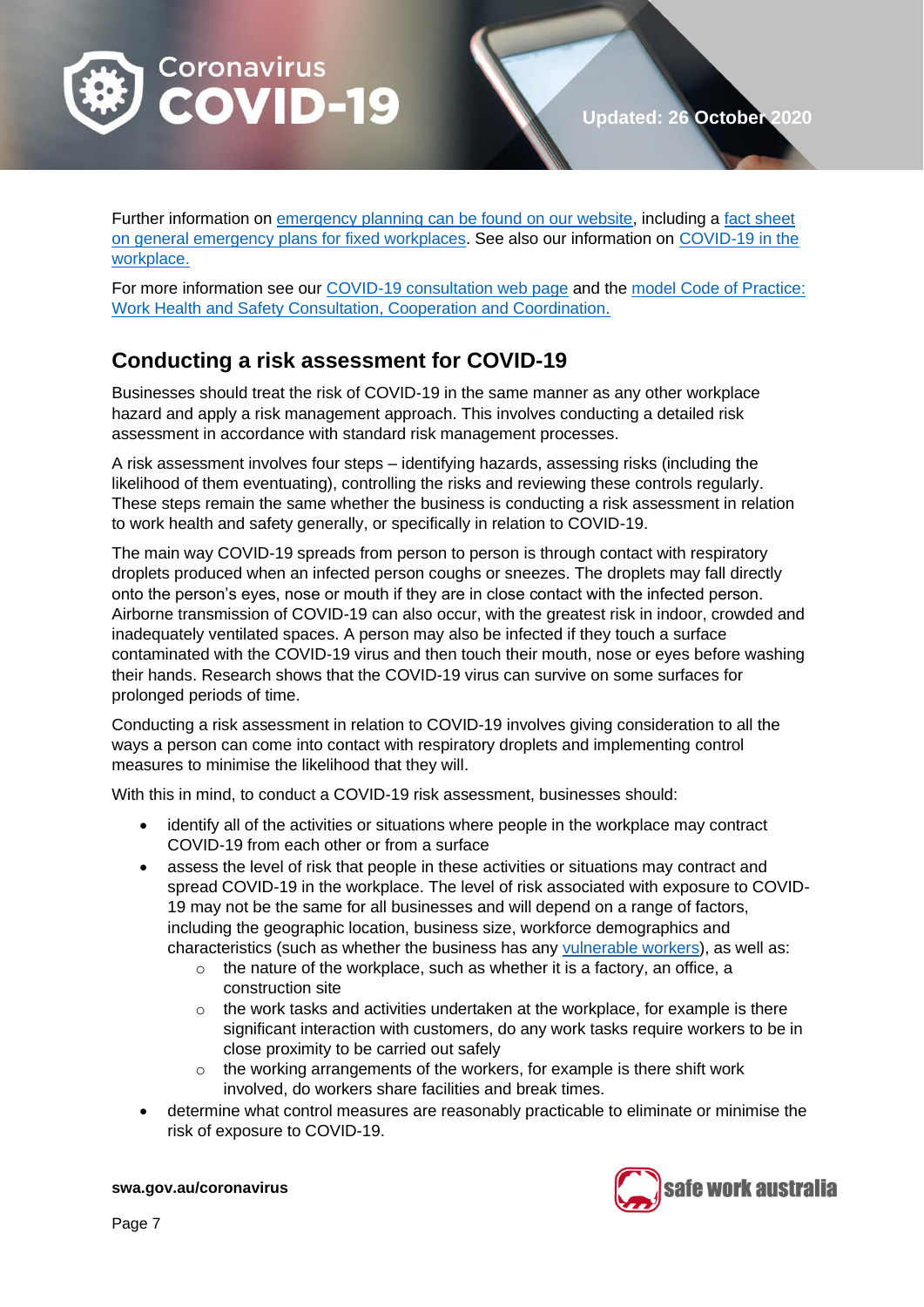

More information about conducting a risk assessment is available at the following links:

- our COVID-19 [risk assessment web](https://www.safeworkaustralia.gov.au/covid-19-information-workplaces/industry-information/general-industry-information/risk-assessment) page
- our [key considerations for undertaking a risk assessment –](https://www.safeworkaustralia.gov.au/doc/key-considerations-undertaking-risk-assessment-covid-19https:/www.safeworkaustralia.gov.au/doc/key-considerations-undertaking-risk-assessment-covid-19) COVID-19 document
- our [template and example risk register](https://www.safeworkaustralia.gov.au/doc/template-and-example-covid-19-risk-register)
- workplace checklist [what can I do to keep my workers safe at the workplace and limit](https://www.safeworkaustralia.gov.au/doc/workplace-checklist-covid-19)  [the spread of COVID-19](https://www.safeworkaustralia.gov.au/doc/workplace-checklist-covid-19)
- our [model Code of Practice: How to manage WHS risks](https://www.safeworkaustralia.gov.au/doc/model-code-practice-how-manage-work-health-and-safety-risks)
- our [small business planning tool –](https://www.safeworkaustralia.gov.au/doc/small-business-planning-tool-covid-19) COVID-19 also has some targeted information to assist small businesses with conducting a risk assessment.

#### <span id="page-7-0"></span>*Identifying activities and situations where people may contract COVID-19*

When identifying the activities or situations where people in the workplace may contract COVID-19 from each other or from a surface, businesses will need to assess:

- work tasks, workflows or processes carried out at the workplace, such as using shared equipment
- areas where workers may be in close proximity, such as in offices, behind the counter at a café or retail store or shared areas such as break rooms or kitchens
- interactions between workers, including when travelling to and from work (for example when carpooling) and when on a meal or rest break
- interactions between workers and customers or other people who attend the workplace, for example delivery drivers
- interactions between visitors at the workplace, for example people who are not part of the same household, and
- high touch surfaces at the workplace which may become contaminated, such as door handles, taps or access control points such as keypads.

#### <span id="page-7-1"></span>*Assessing the risks*

To effectively conduct a risk assessment for COVID-19, businesses must understand the broader context within which they are operating. This will help to accurately assess the risks associated with COVID-19 in the workplace and the likelihood of it happening, and will equip businesses to respond in a balanced and proportionate way.

The business context is impacted by both external issues such as the status of the pandemic in the geographic location of the workplace (for example, whether there is current evidence of community transmission of the virus) and workers, as well as internal issues like the structure of the business and worker demographics.

Some of the external issues that businesses may wish to consider include (but are not limited to):

- public health laws
- rates of COVID-19 in the local community
- how workers travel to and from work where large numbers of workers have no other option but to use public transport businesses may need to:

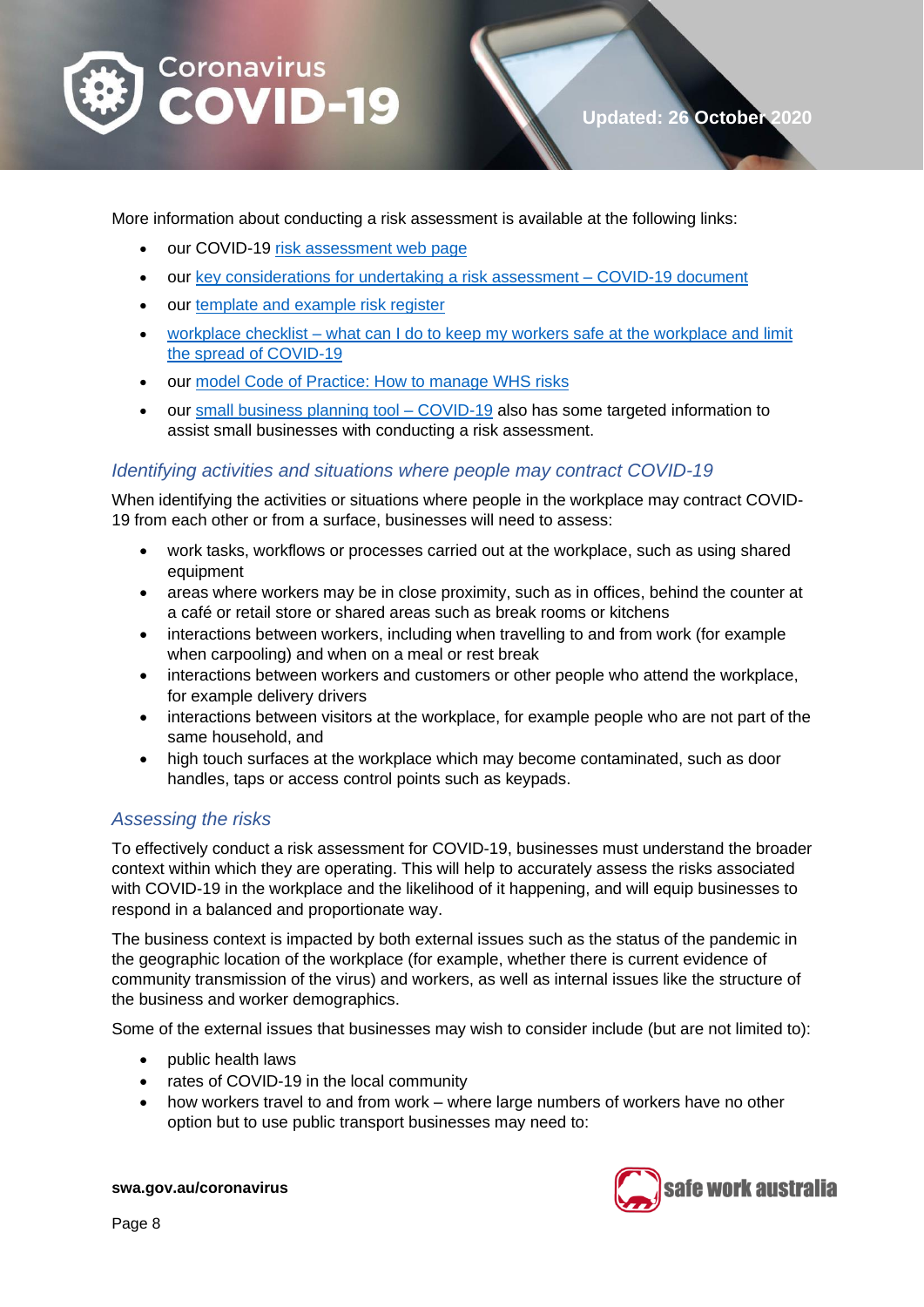

- o clearly communicate ways they can minimise the risks associated with COVID-19 while on public transport and direct them to appropriate resources to help with this, or
- o put in place arrangements such as staggering start and finish times to prevent large numbers of workers travelling at peak hour and arriving at the same time, causing congestion in common areas like foyers
- workers' personal circumstances, such as whether they have been classified as a [vulnerable worker,](https://www.safeworkaustralia.gov.au/covid-19-information-workplaces/industry-information/general-industry-information/vulnerable?tab=tab-toc-worker) have caring responsibilities for a vulnerable person or there is a vulnerable person in their household
- issues regarding access to childcare and schools in the community at the particular point in time and stage of restrictions currently active in the jurisdiction the business is located in – this may impact the business's application of its working from home policy (if working from home is possible in the industry the business is operating in)
- changes in customer expectations or behaviours
- supply chain issues, including demand or availability of products/services, and
- increased or decreased demand for products/services.

Internal parts of the business for consideration during the risk assessment process may include (but are not limited to):

- the size and nature of the workplace:
	- o number and location of workplaces within the business
	- $\circ$  type of workplaces for example whether they are an office, retail outlet, factory, warehouse, in-home servicer or other type of workplace
	- $\circ$  physical layout of the workplace in accommodating physical distancing measures
	- $\circ$  facilities available to manage the risks associated with COVID-19, such as adequate provision of handwashing facilities.
- the size and nature of the workforce, for example:
	- o a high proportion of casual workers without access to paid leave
	- $\circ$  whether there are vulnerable workers who may be more likely to experience serious illness if they contract the virus
- the nature and organisation of work tasks carried out at the workplace, for example:
	- o whether the job roles involve significant interaction with other workers, customers/clients or other people
	- $\circ$  how work is organised for the duration of the pandemic including processes to manage any increased worker absences (due to sickness, self-isolation or quarantine requirements etc.) – where work tasks need to be performed by two or more workers to be done safely, consideration may need to be given to whether these tasks can be rescheduled if there is a reduced workforce due to circumstances related to the pandemic.

#### <span id="page-8-0"></span>*Controlling the risks*

As for all WHS risks, businesses must eliminate, or if not possible, minimise risks to workers and others at the workplace so far as is reasonably practicable. While it is not possible to eliminate the risks related to COVID-19, proper planning and implementation of controls will ensure risks in workplaces arising from the pandemic are minimised.

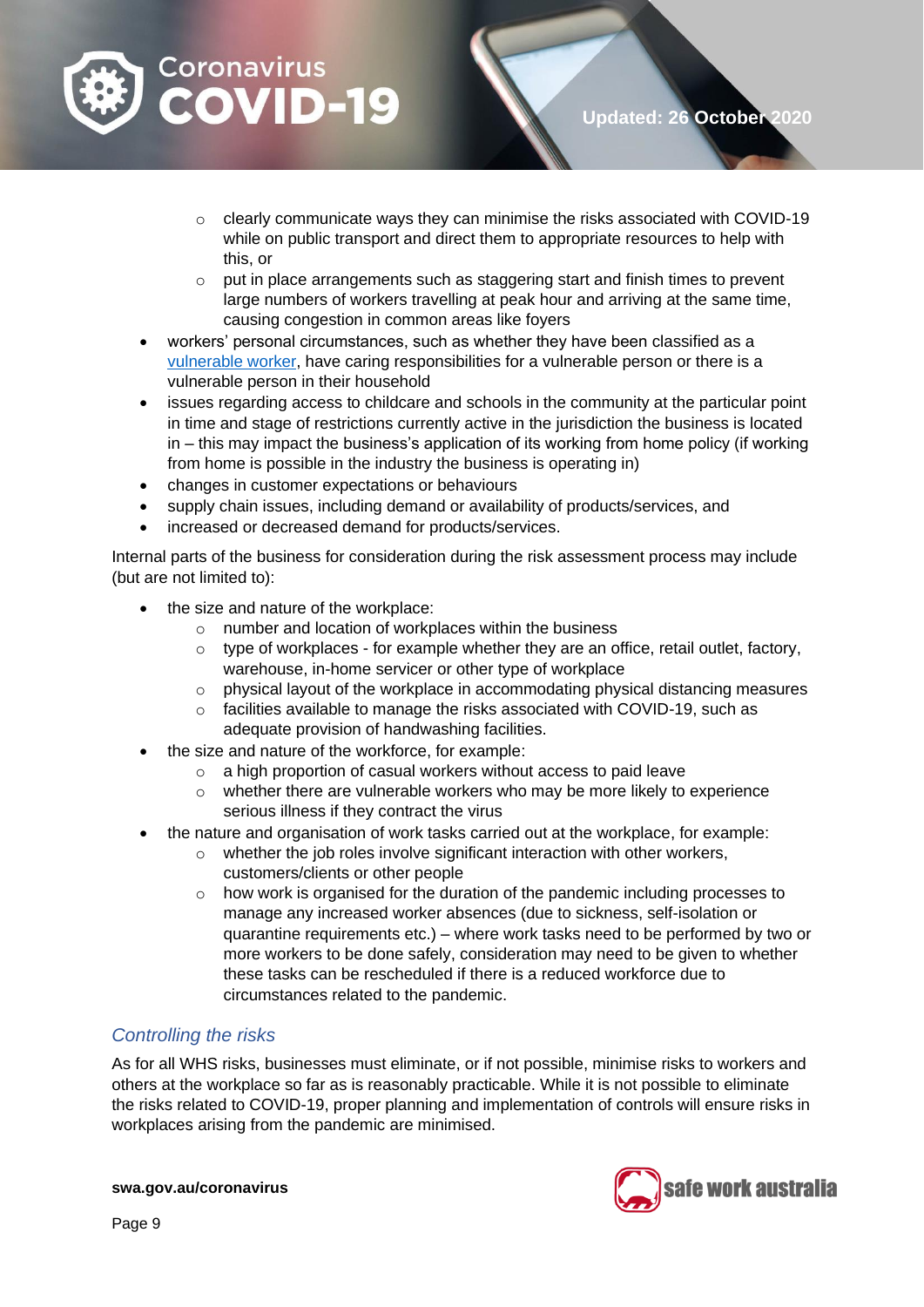

There is clear health advice about how to reduce the risk of contact and droplet spread from a person, directly or indirectly, and from contaminated surfaces including:

- ensuring people with symptoms of COVID-19 do not come to work
- screening workers
- maintaining physical distancing
- practicing good personal hygiene (including handwashing)
- engaging in routine cleaning and disinfection of surfaces
- providing personal protective equipment (PPE) where appropriate, and
- contact tracing.

For industry specific guidance that may assist with determining how the risks of COVID-19 can be controlled through these mechanisms, visit our [website](https://www.safeworkaustralia.gov.au/covid-19-information-workplaces/industry-information-covid-19).

#### **Ensuring people with COVID-19 symptoms do not come to work**

A key control measure businesses can implement to minimise the risks associated with COVID-19 is to take steps to ensure that workers and other people who have COVID-19 symptoms do not attend the workplace. Consider:

- providing education and training and placing signage to increase awareness of COVID-19 symptoms and what a person should do if they have symptoms including:
	- o not coming to work or isolating or quarantining, where instructed by health officials
	- o the steps to follow if they develop symptoms at work
	- o when to seek medical advice and get tested
- supporting workers to access testing, stay home if they have symptoms and implementing remote working options for workers in isolation or quarantine, if possible, and
- workplace policies and procedures to manage cases or outbreaks of COVID-19 in the workplace.

For information about what do someone at the workplace has a suspected or confirmed case of COVID-19, see our information on [COVID-19 in the workplace](https://www.safeworkaustralia.gov.au/covid-19-information-workplaces/industry-information/general-industry-information/covid-19-your).

#### **Screening workers**

Businesses may consider implementing a process to screen workers before they enter the workplace. This could include:

- reminding workers of the common symptoms of COVID-19 and that they should not be at work if they have or have had any of the common symptoms in the last 48 hours
- asking workers if they have recently travelled or been in contact with a confirmed case of COVID-19, and
- conducting temperature checks with touch-free thermometers. Temperature checks can be used in combination with other measures but they should not be solely relied on. Temperature checks do not indicate whether a person has COVID-19. A person could

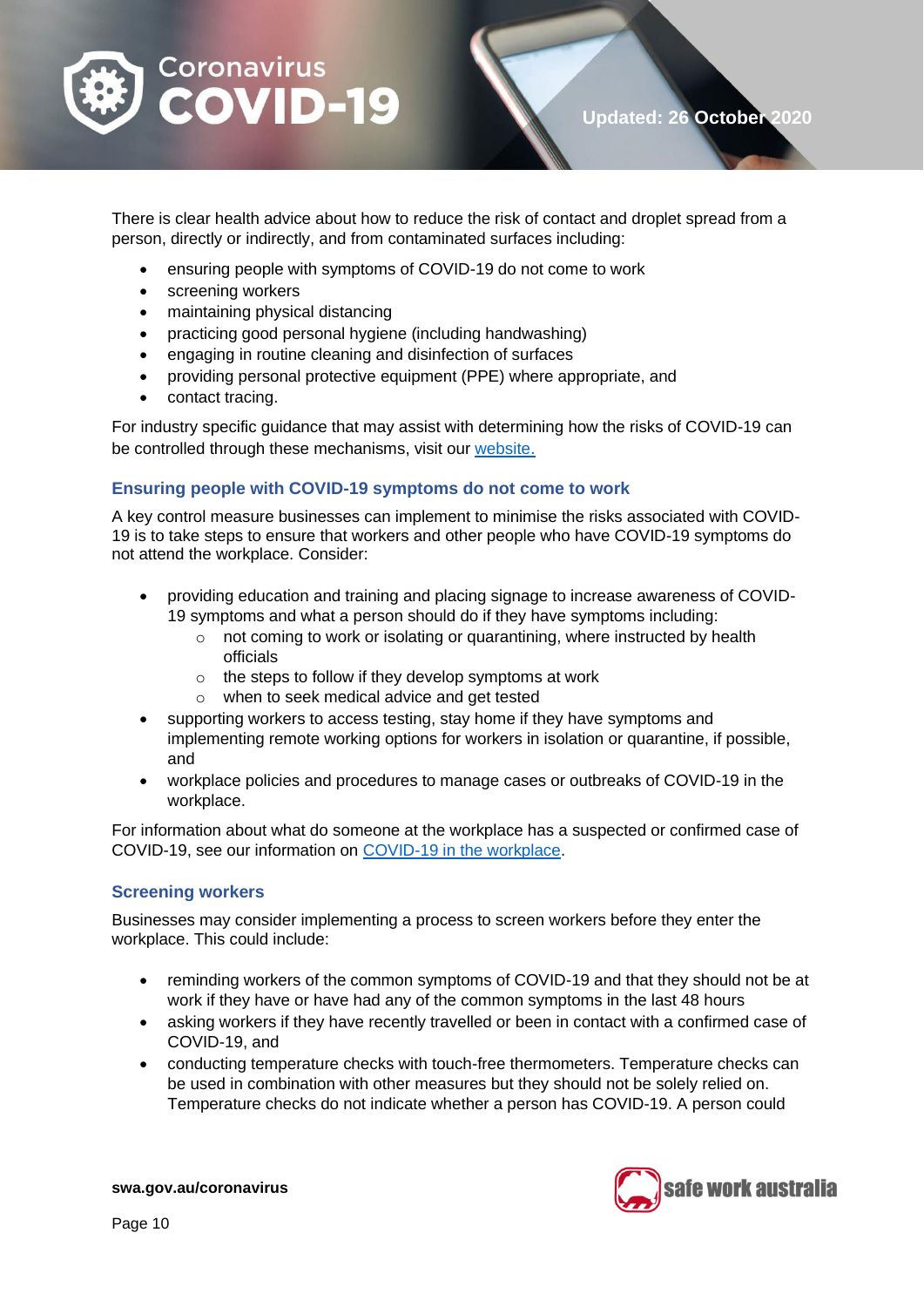

have a temperature for another reason unrelated to COVID-19, and people with COVID-19 may also be asymptomatic or on medication that reduces their temperature.

For more information on temperature checks and related health monitoring measures, see our information on [health monitoring.](https://www.safeworkaustralia.gov.au/covid-19-information-workplaces/industry-information/general-industry-information/health-monitoring)

#### **Physical distancing**

[Physical distancing](https://www.health.gov.au/news/health-alerts/novel-coronavirus-2019-ncov-health-alert/how-to-protect-yourself-and-others-from-coronavirus-covid-19/social-distancing-for-coronavirus-covid-19) (also referred to as 'social distancing') refers to the requirement that people distance themselves from others.

By implementing physical distancing controls, businesses reduce the risk of a person in the workplace spreading and contracting COVID-19, including the risk that persons with COVID-19 enter the workplace.

What physical distancing measures your business needs to implement will depend on the nature of the workplace (for example, is it a construction site, factory, office etc.), the nature of the work tasks and activities that take place at the workplace (for example are there tasks that require workers to be in close proximity to be carried out safely such as lifting heavy objects etc.) and the working arrangements of the workers (for example whether there are shifts involved).

Any physical distancing controls businesses implement in the workplace should be focused on:

**Limiting the number of people in the workplace** based on public health directions in the state or territory the business is located in and to ensure each person can maintain a physical distance of 1.5 metres.

**Modifying workflows and processes so that work tasks are carried out in a way that minimises interactions between people.** This includes reducing the time spent in close proximity. Although it may be difficult for workers in some industries to maintain physical distancing, for example in a restaurant or café when behind the counter or when in the kitchen, businesses must still implement measures to maximise the distance between people to the extent it is safe and possible to do so. Where the interaction is unavoidable, businesses must also minimise the time that workers are in close contact, and if appropriate, provide workers with [PPE.](https://www.safeworkaustralia.gov.au/covid-19-information-workplaces/industry-information/general-industry-information/ppe)

**Ensuring the physical layout of the workplace supports physical distancing.** To support people physical distancing businesses will need to ensure the layout of the workplace enables people to keep 1.5 metres apart. This includes in shared spaces such as amenities, waiting areas, dining areas and worker only areas such as kitchen preparation areas. The new layout must allow for workers and other people to enter, exit and move about the workplace both under normal working conditions and in an emergency without risks to their health and safety, so far as is reasonably practicable.

Refer to our [risk assessment web page](https://www.safeworkaustralia.gov.au/covid-19-information-workplaces/industry-information/general-industry-information/risk-assessment) and our Guide on how to determine what is reasonably [practicable](https://www.safeworkaustralia.gov.au/doc/how-determine-what-reasonably-practicable-meet-health-and-safety-duty) for further information.

Remember, in determining how to comply with physical distancing requirements, businesses must comply with public health directions that apply to their industry in their state and territory (e.g. limits on indoor gatherings for some activities). Businesses must also consult with workers and their representatives. See our consultation section below or refer to our [model Code of](https://www.safeworkaustralia.gov.au/doc/model-code-practice-work-health-and-safety-consultation-cooperation-and-coordination) 

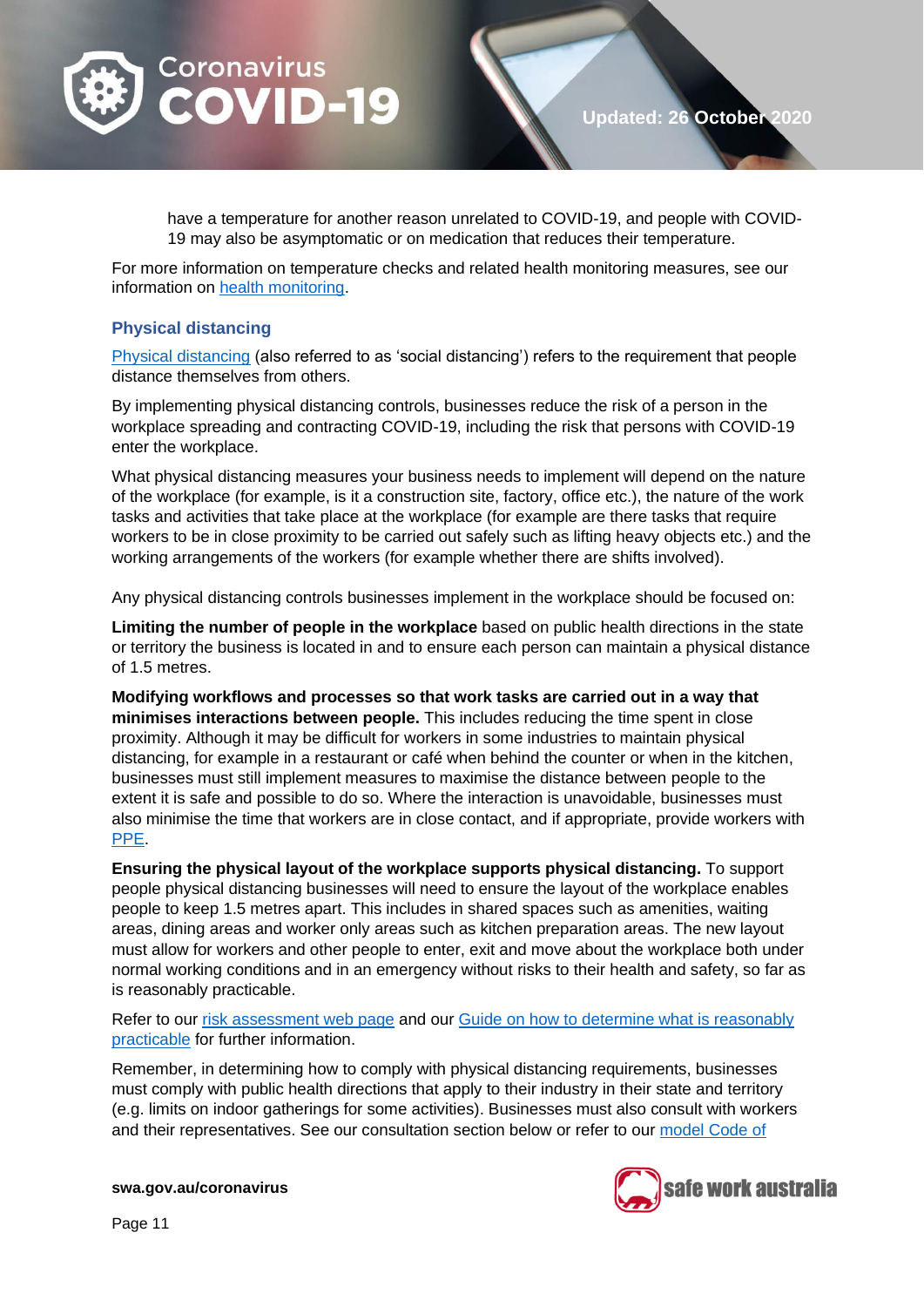

[Practice: Work health and safety consultation, cooperation and coordination](https://www.safeworkaustralia.gov.au/doc/model-code-practice-work-health-and-safety-consultation-cooperation-and-coordination) and our [consultation](https://www.safeworkaustralia.gov.au/covid-19-information-workplaces/industry-information/general-industry-information/consultation)  web [page](https://www.safeworkaustralia.gov.au/covid-19-information-workplaces/industry-information/general-industry-information/consultation) for more assistance.

#### **Examples of physical distancing control measures**

Depending on the nature of the workplace, the nature of the tasks and activities carried out at the workplace and the working arrangements of workers, businesses may wish to consider the following control measures:

- To limit the number of people in the workplace, consider:
	- o facilitating [working](https://www.safeworkaustralia.gov.au/covid-19-information-workplaces/industry-information/general-industry-information/working-home) from home arrangements wherever possible. See our working [from home web page](https://www.safeworkaustralia.gov.au/covid-19-information-workplaces/industry-information/general-industry-information/working-home) for more information on what to do if workers are working from home
	- $\circ$  staggering shifts, start and finish times and break times
	- o restricting access to essential visitors only. If relevant, businesses could complement this with revised schedules for essential visitors to the workplace to reduce interaction, such as outside normal hours if possible
	- $\circ$  determining the maximum number of people that can be at the premises and use signage and posters to remind people of the limits – ensure there are processes in place to abide by any maximum gathering limitations in place under public health directions
	- o limiting how long people can be in common areas, and/or
	- o where face-to-face meetings or training is essential, limiting participation to the minimum number of people.
- When modifying workflows and processes so that work tasks are carried out in a way that minimises interactions between people, businesses may wish to:
	- o identify any activities where workers directly pass items to each other or to other people at the workplace, such as spare parts or samples and either cease these activities (if the level of risk that has been assessed in relation to COVID-19 warrants it) or establish ways to continue them that do not require workers and others to be in close proximity
	- o where certain activities must be carried out in close proximity, such as hair and beauty treatments, consider limiting the time workers and others are in close proximity
	- $\circ$  use electronic devices for ordering food and drink if the business is a bar, restaurant or café
	- $\circ$  separate workers into dedicated teams and have them work the same shift or work in a particular area and consider whether these dedicated teams can have access to their own meal areas or break facilities – this will limit overall interactions between all workers, and/or
	- $\circ$  where interactions between people are frequent and/or unavoidable, for example in a retail store or supermarket, consider providing physical barriers such as screens at the customer service desks.
- To ensure the physical layout of the workplace supports physical distancing, businesses may wish to consider:
	- $\circ$  redesigning the layout of the workplace and workflows, including creating oneway systems in corridors, stairways and other common areas if possible

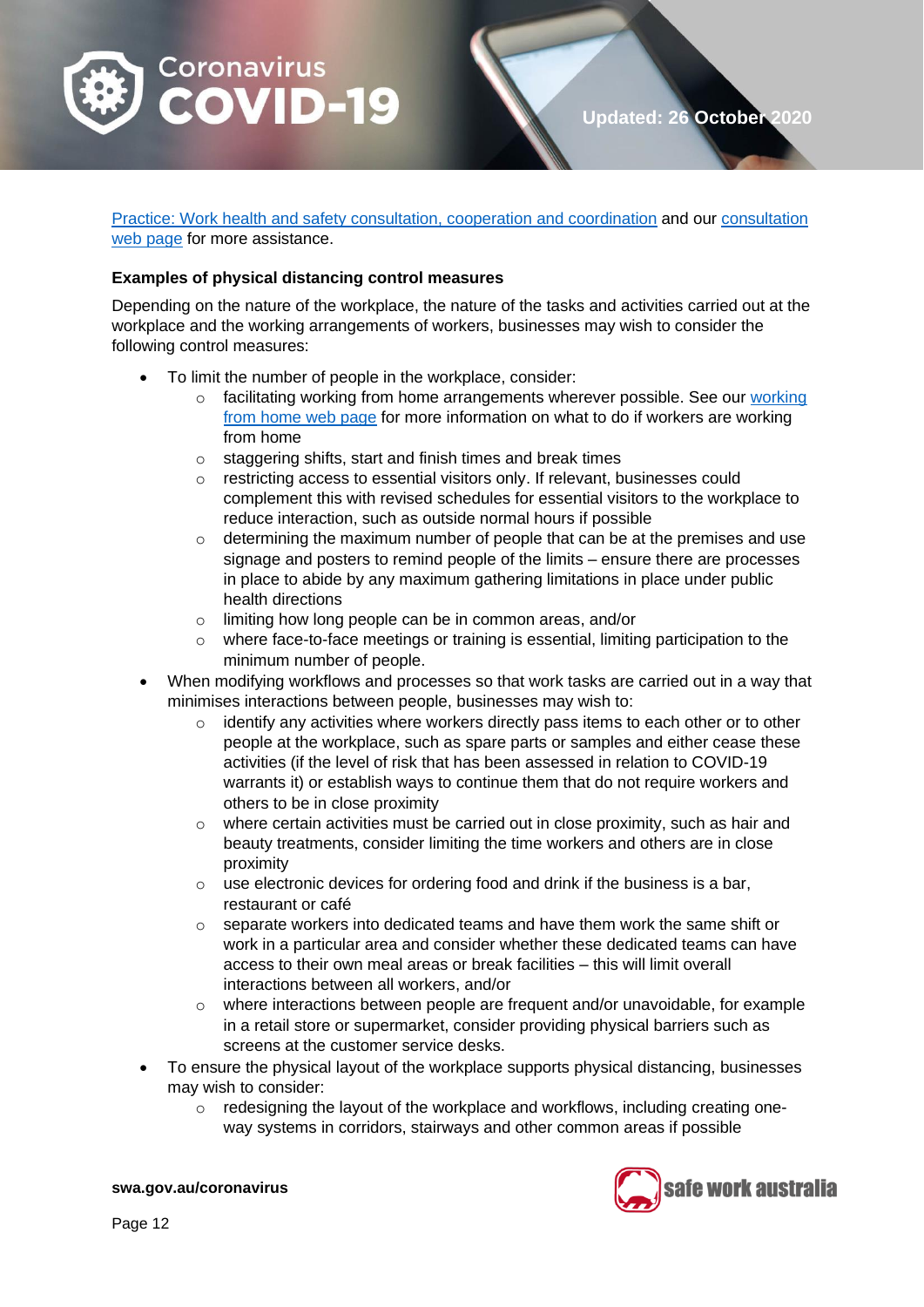

- o spreading out plant (equipment) or furniture where there is space to do so, including in common areas such as break room, to enable physical distancing requirements to be met
- o providing separate entry and exit points
- o limiting access to the workplace or parts of the workplace to only workers that need to be there
- $\circ$  working with the building manager (if relevant) to ensure physical distancing can be maintained in [lifts at the workplace](https://www.safeworkaustralia.gov.au/covid-19-information-workplaces/industry-information/general-industry-information/physical#heading--8--tab-toc-lifts) if relevant – our [case study](https://www.safeworkaustralia.gov.au/covid-19-information-workplaces/industry-information/general-industry-information/physical#heading--1--tab-toc-case_study –_lifts) on lifts may assist.

#### **Hygiene**

Everyone must continue to practise good hygiene at all times to prevent the virus spreading.

Good hygiene requires everyone to wash their hands regularly with soap and water for at least 20 seconds and dry them completely, preferably with clean, single-use paper towel.

Businesses should ensure that:

- there are adequate and accessible facilities to achieve good hygiene
- facilities are in good working order, are clean and are otherwise safe, and
- facilities are properly stocked and have adequate supplies of toilet paper, soap, water, and drying facilities (preferably single-use paper towels).

When determining what facilities a business may need, consider the number of workers and other people entering the workplace, any shift arrangements and when access to these facilities is required. Depending on the circumstances, businesses may need to:

- provide additional facilities, including washing facilities and change rooms
- relocate facilities to more convenient locations, for example entry and exits, and
- provide alcohol-based hand sanitiser (with at least 60% ethanol or 70% isopropanol as the active ingredient) in appropriate locations, such as entry and exits, if there are limited hand washing facilities available. Hand sanitiser must be used as per the manufacturer's instructions.

Our [hygiene web](https://www.safeworkaustralia.gov.au/covid-19-information-workplaces/industry-information/general-industry-information/hygiene) page and our [health, hygiene and facilities checklist](https://www.safeworkaustralia.gov.au/doc/health-hygiene-facilities-checklist-covid-19) have more information to assist businesses.

#### **Measures to enhance good hygiene**

Examples of measures to enhance good hygiene outcomes include:

- developing infection control policies in consultation with the workers. These policies should outline measures in place to prevent the spread of infectious diseases at the workplace. Communicate these policies to workers
- training workers on the importance of washing their hands with soap and water for at least 20 seconds and drying them correctly, or using an alcohol-based hand sanitiser
- placing posters near handwashing facilities showing how to correctly wash and dry hands (for example, if hand dryers are used, place posters advising that hands should be dried completely before finishing) and clean hands with sanitiser

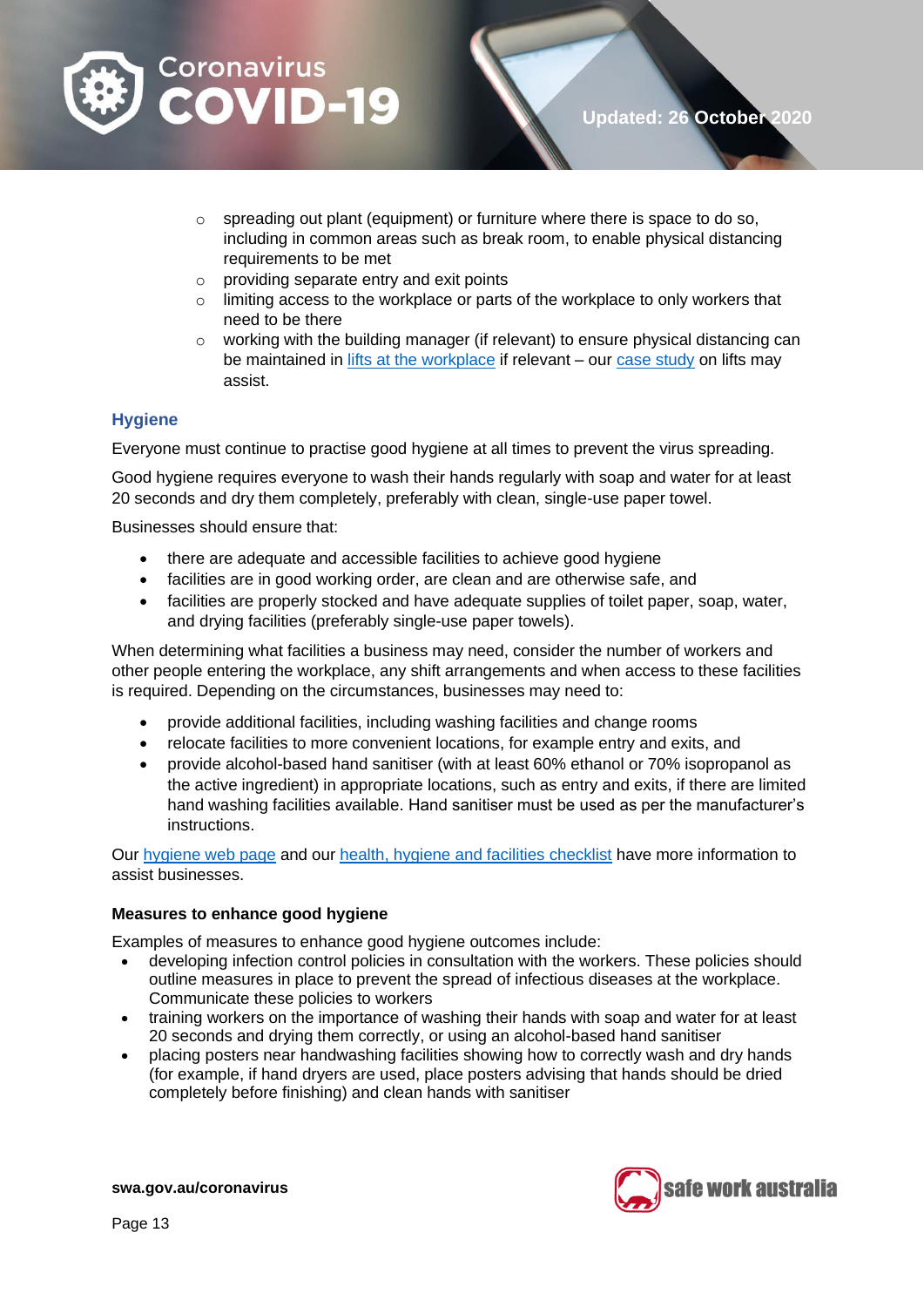

- informing workers and other people entering the workplace of workplace hygiene standards that are expected, including when utilising common areas (cleaning up afterwards, placing rubbish in bins provided, avoiding putting items such as phones on meal surfaces, etc.)
- where relevant, displaying signs in the business's front window (or other appropriate place) informing people entering the workplace of the expectations and not to enter if they have symptoms of COVID-19
- removing unnecessary items from the workplace, such as public access to flyers, product samples, books and magazines, and
- ensuring high use items (such as pens, EFTPOS machines and menus) and equipment are cleaned and disinfected before re-using.

Where relevant, businesses may wish to inform customers, clients or guests of these expectations when making reservations. If they are making a reservation over the phone, have a template written out for workers to read to them. If booking online, add additional text to the booking confirmation setting out clear expectations.

#### **Cleaning and disinfecting**

A key way businesses can protect workers and others from the risk of exposure to the COVID-19 virus is by implementing appropriate **cleaning** and **disinfecting** measures for the workplace.

**Cleaning** means to physically remove germs (bacteria and viruses), dirt and grime from surfaces using a detergent and water solution. A detergent is a surfactant that is designed to break up oil and grease with the use of water. Anything labelled as a detergent will work.

**Disinfecting** means using chemicals to kill germs (bacteria and viruses) on surfaces. It's important to clean before disinfecting because dirt and grime can reduce the ability of disinfectants to kill germs. The following disinfectants are suitable for use on hard surfaces (that is, surfaces where any spilt liquid pools, and does not soak in): alcohol in a concentration of at least 70%, chlorine bleach in a concentration of 1000 parts per million, oxygen bleach, or wipes and sprays that contain quaternary ammonium compounds. These chemicals will be labelled as 'disinfectant' on the packaging and must be diluted or used following the instructions on the packaging to be effective. Health authorities recommend using a 1000 parts per million bleach (sodium hypochlorite) solution to disinfect hard surfaces.

Note: Disinfectants require sufficient contact time to be effective at killing viruses. If no time is specified, the disinfectant should be left for ten minutes before removing.

A combination of cleaning and disinfection will be most effective in removing the COVID-19 virus. For routine workplace cleaning in a non-healthcare workplace, physical cleaning with water and detergent is usually sufficient. However, for frequently touched surfaces, disinfection in addition to cleaning is recommended.

The frequency of cleaning and/or disinfection required will depend on the circumstances.

- it is highly recommended that workplaces are **cleaned** at least daily
- when and how often the workplace should be **disinfected** will depend on the likelihood of contaminated material being present, noting that the COVID-19 virus can survive on some surfaces for prolonged periods of time

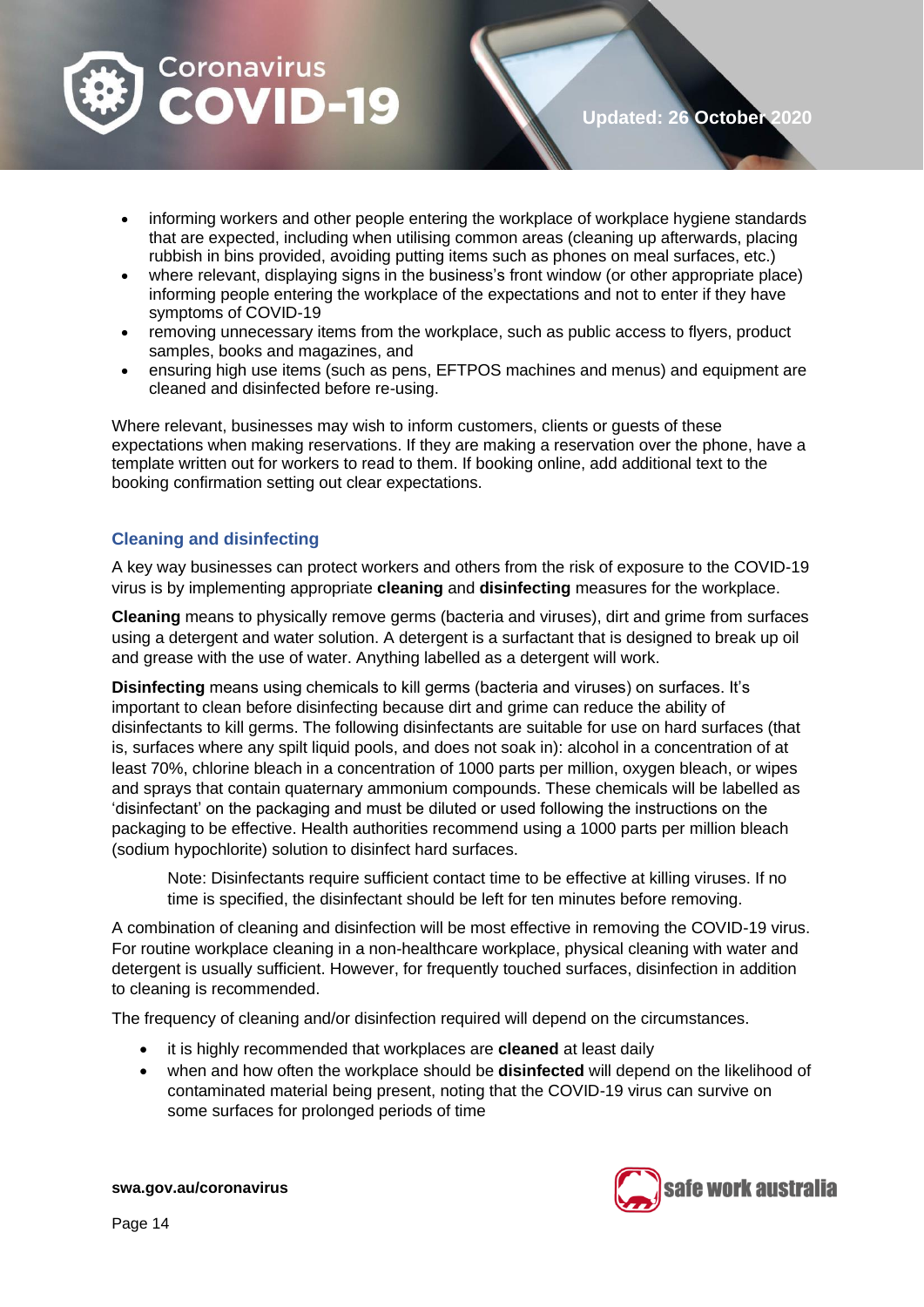

- businesses may be able to do a 2-in-1 clean and disinfection by using a combined detergent and disinfectant
- more frequent cleaning may be required in some circumstances. For example, if equipment is shared between workers, it should be cleaned between uses, where practicable. More frequent disinfection may also be required at workplaces with a high volume of customers or visitors that are likely to touch surfaces, and
- cleaning and disinfection should be used where there is a high volume of workers, customers or visitors that are likely to touch surfaces. Cleaning and disinfection should also be undertaken after a person with a confirmed or suspected case of COVID-19 has recently been at the workplace.

The recommended minimum frequencies for routine cleaning and disinfecting of various surfaces and items in the workplace, as well as recommended cleaning and disinfecting following a suspected or confirmed case of COVID-19, are outlined in the [COVID-19 cleaning guide.](https://www.safeworkaustralia.gov.au/doc/how-clean-and-disinfect-your-workplace-covid-19)

When implementing cleaning measures, it is important to remember the following precautions:

- where cleaning on or around electrical equipment/fittings, isolate electrical equipment and turn off power source if possible before cleaning with liquids
- read the label for the detergent or disinfectant and follow the manufacturer's recommendations
- obtain a copy of the Safety Data Sheet (SDS) for the detergent or disinfectant and become familiar with the contents, and
- wear the appropriate PPE that is identified on the label and the SDS.

If a business operates in a shared premises WHS duty holders must consult, coordinate and cooperate with other employers, the building owner and facilities manager and any other relevant people to ensure that appropriate cleaning measures are implemented, for example in shared facilities such as lobbies, lifts, change rooms and common meeting spaces.

Refer to the [cleaning web](https://www.safeworkaustralia.gov.au/covid-19-information-workplaces/industry-information/general-industry-information/cleaning) page for more assistance.

#### **Personal Protective Equipment**

PPE refers to anything used or worn to minimise risk to worker health and safety. Common PPE that can be used to protect against COVID-19 include face masks, gloves, eye protection and screens. The use of some types of masks, gowns and disposable suits is generally restricted to health care settings and it is usually not recommended that these types of PPE are used outside of health care to protect against COVID-19.

Remember, depending on the status of the pandemic in particular jurisdictions, there may be requirements in place regarding the use of masks or other PPE in the workplace as well as in the community more broadly. Always keep up to date on any requirements in place to respond to COVID-19 by visiting the relevant [state and territory government website.](https://www.australia.gov.au/#state-and-territory-government-information) Our [public health](https://www.safeworkaustralia.gov.au/covid-19-information-workplaces/other-resources/covid-19-public-health-directions-and-covidsafe)  [directions web](https://www.safeworkaustralia.gov.au/covid-19-information-workplaces/other-resources/covid-19-public-health-directions-and-covidsafe) page may also be a useful starting point.

Aside from any public health directions or recommendations regarding masks or other PPE, the type of PPE provided will depend on the workplace and the outcomes of consultation and the risk assessment. Businesses should also closely monitor the information being

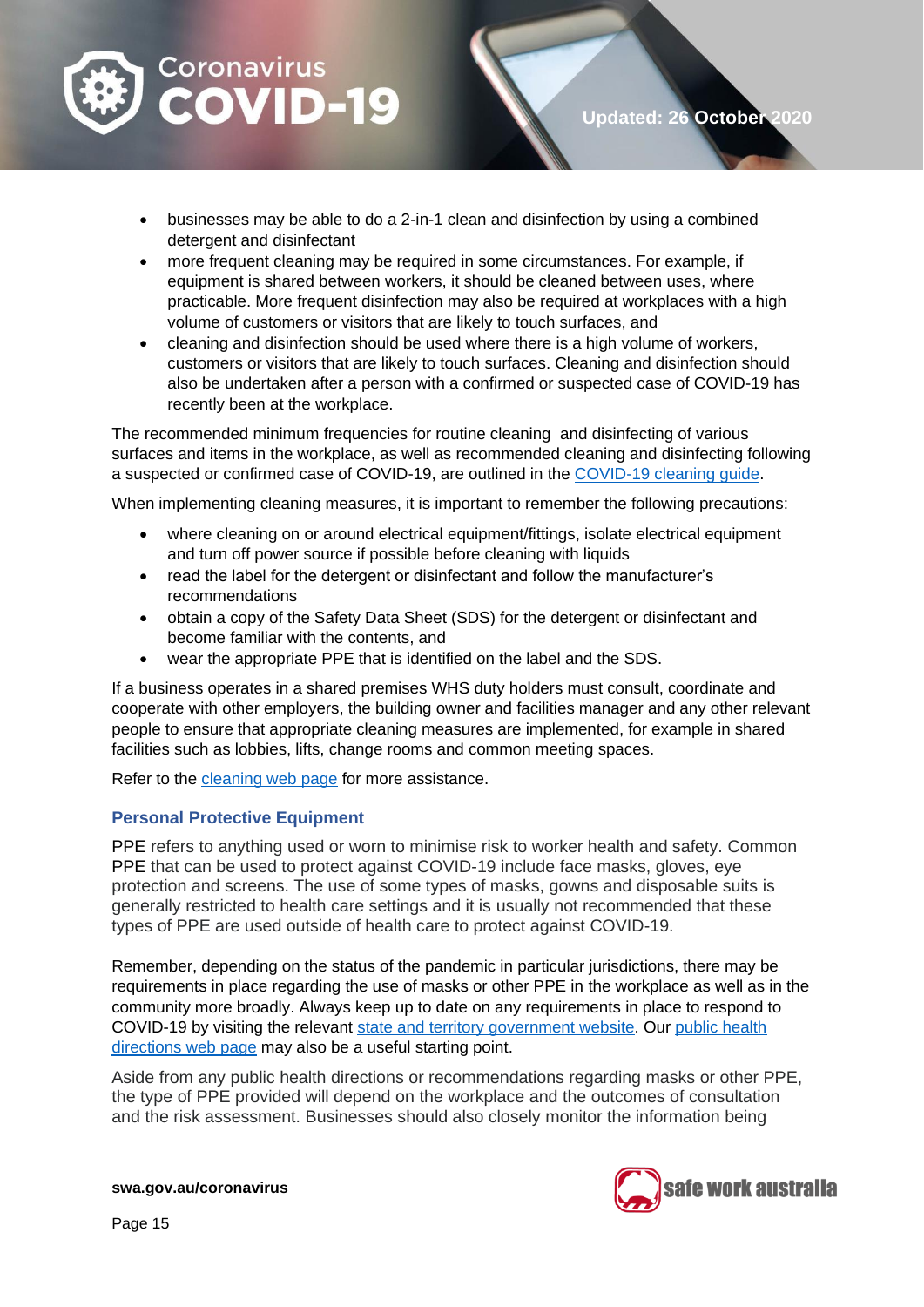

provided by your state and territory about wearing masks in the community and ensure that any recommendations or directions are followed in the workplace.

PPE alone will not protect workers and should be used in conjunction with other control measures to limit the spread of COVID-19, including good hygiene measures, physical distancing (keeping everyone at the workplace at least 1.5 metres physically apart), cleaning and disinfecting, providing workers with information and training, and supporting workers to work from home where practicable.

For more information see our web [page on PPE,](https://www.safeworkaustralia.gov.au/covid-19-information-workplaces/industry-information/general-industry-information/ppe) as well as our specific information o[n masks](https://www.safeworkaustralia.gov.au/covid-19-information-workplaces/industry-information/general-industry-information/masks) and [gloves.](https://www.safeworkaustralia.gov.au/covid-19-information-workplaces/industry-information/general-industry-information/gloves) To keep up to date with any public health directions in place in the jurisdiction the business is operating in, that may relate to masks or other PPE, visit our [public health directions](https://www.safeworkaustralia.gov.au/covid-19-information-workplaces/other-resources/covid-19-public-health-directions-and-covidsafe)  web [page](https://www.safeworkaustralia.gov.au/covid-19-information-workplaces/other-resources/covid-19-public-health-directions-and-covidsafe) or your [state and territory government website.](https://www.australia.gov.au/#state-and-territory-government-information)

#### **Ventilation**

Adequate ventilation and air filtration can reduce the airborne concentration of the COVID-19 virus and the risk of transmission in indoor spaces. Ventilation may either be natural or mechanical, depending on the setting.

Businesses should, in consultation with their building or facilities manager:

- determine if increasing natural ventilation (e.g. opening windows and doors) is possible and safe, and considering the outside air quality (such as air pollution, temperature and humidity)
- ensure that any heating, ventilation, and air-conditioning (HVAC) systems are maintained and operated in accordance with manufacturers' instructions, particularly in relation to cleaning and changing of filters
- ensure that, where recirculation of the air by the HVAC system cannot be avoided. appropriate exhaust filters are in place to remove potential viruses (e.g. high efficiency particulate air (HEPA) filters)
- ensure exhaust fans in restroom facilities are functional, operating continuously and at full capacity when the building is occupied. Restroom fans should exhaust directly outdoors and away from windows and air intake systems.

HVAC systems only filter the air when the inbuilt fan is running. Business should run the system fan for longer times, or continuously, even if the air does not need to be heated or cooled. This includes during periods of temporary shutdown. Where the HVAC system has been switched off during shutdown, businesses must ensure that the workplace is adequately ventilated prior to workers returning to the workplace after the period of shutdown.

It is safe to use fans and portable air cleaners/purifiers in areas with single occupancy. However, businesses should not use these in areas where more than one person is present, unless there is adequate outdoor air exchange (such as through a window) and measures in place to minimise any air blowing from one person directly to another.

Air cleaners/purifiers need to be maintained and operated in accordance with manufacturer's instructions.

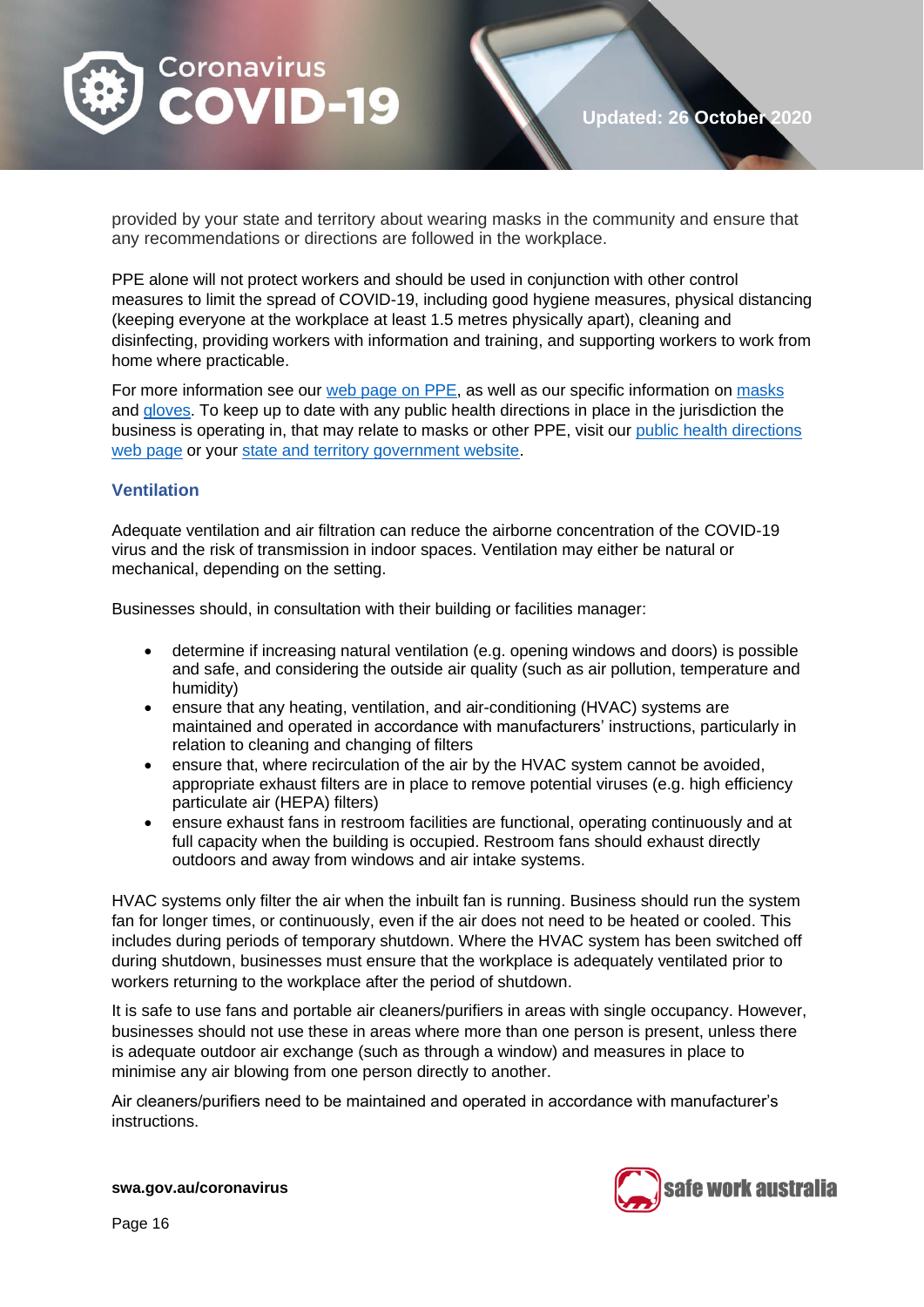

If a business has concerns about whether they are able to achieve adequate ventilation, they should consider limiting the number of persons present at the workplace, or within certain areas of the workplace, to increase the effective ventilation per person.

Even in well-ventilated environments, businesses must continue to ensure that everyone follows recommendations regarding physical distancing, hand hygiene, and PPE.

#### **Contact tracing and the COVIDSafe app**

Contact tracing is the process of identifying, assessing and managing people who have been exposed to a disease, such as COVID-19, to prevent transmission. In conjunction with the other control measures outlined in this Guide, contact tracing can help slow the spread of COVID-19.

If a worker or other person that has been at the workplace is diagnosed with COVID-19, the [state](https://www.health.gov.au/about-us/contact-us/local-state-and-territory-health-departments)  [and territory public health unit](https://www.health.gov.au/about-us/contact-us/local-state-and-territory-health-departments) will trace and contact individuals the infected worker or other person was in contact with and provide them with instructions to self-isolate.

Contact tracing usually relies on the infected person's recollection of individuals they have been in contact with. However, in response to the COVID-19 pandemic, the Australian Government has released the COVIDSafe app.

The COVIDSafe app securely records (for 21 days) the 'reference codes' of other app users it detects using Bluetooth. This information can be provided to state and territory health authorities if a user is infected with COVID-19 and can help notify other app users the infected person has been in contact with. For more information on the COVIDSafe app visit the [Department of Health](https://www.health.gov.au/resources/apps-and-tools/covidsafe-app?gclid=EAIaIQobChMIsr2KxPbS6gIVGR4rCh2MkwjCEAAYASAAEgKmevD_BwE)  [website.](https://www.health.gov.au/resources/apps-and-tools/covidsafe-app?gclid=EAIaIQobChMIsr2KxPbS6gIVGR4rCh2MkwjCEAAYASAAEgKmevD_BwE)

The Australian Government encourages all Australians to download the COVIDSafe app, but it is voluntary. Businesses must not require a worker or other person including customers to download or use COVIDSafe. This includes requiring workers to download COVIDSafe onto work issued and private mobile phones. For further information on this topic see our [COVIDSafe app](https://www.safeworkaustralia.gov.au/covid-19-information-workplaces/other-resources/covidsafe-app-guidance)  [guidance.](https://www.safeworkaustralia.gov.au/covid-19-information-workplaces/other-resources/covidsafe-app-guidance)

Businesses seeking to inform their workers about the COVIDSafe app may wish to use the signage and posters provided on our [signage and posters –](https://www.safeworkaustralia.gov.au/doc/signage-and-posters-covid-19) COVID-19 web page.

#### <span id="page-16-0"></span>*Addressing new WHS risks*

When planning to address risks related to COVID-19, businesses should also take into account any existing WHS risks and control measures already in place to manage these. The business should:

- assess whether existing WHS control measures need to be adjusted
- consider new WHS risks and other risks that may be introduced including risks of [work](https://www.safeworkaustralia.gov.au/covid-19-information-workplaces/industry-information/general-industry-information/work-related)[related violence,](https://www.safeworkaustralia.gov.au/covid-19-information-workplaces/industry-information/general-industry-information/work-related) specific risks associated with [working from home](https://www.safeworkaustralia.gov.au/covid-19-information-workplaces/industry-information/general-industry-information/working-home) and risks to [mental](https://www.safeworkaustralia.gov.au/covid-19-information-workplaces/industry-information/general-industry-information/mental-health)  [health,](https://www.safeworkaustralia.gov.au/covid-19-information-workplaces/industry-information/general-industry-information/mental-health) and
- implement control measures to address new risks.

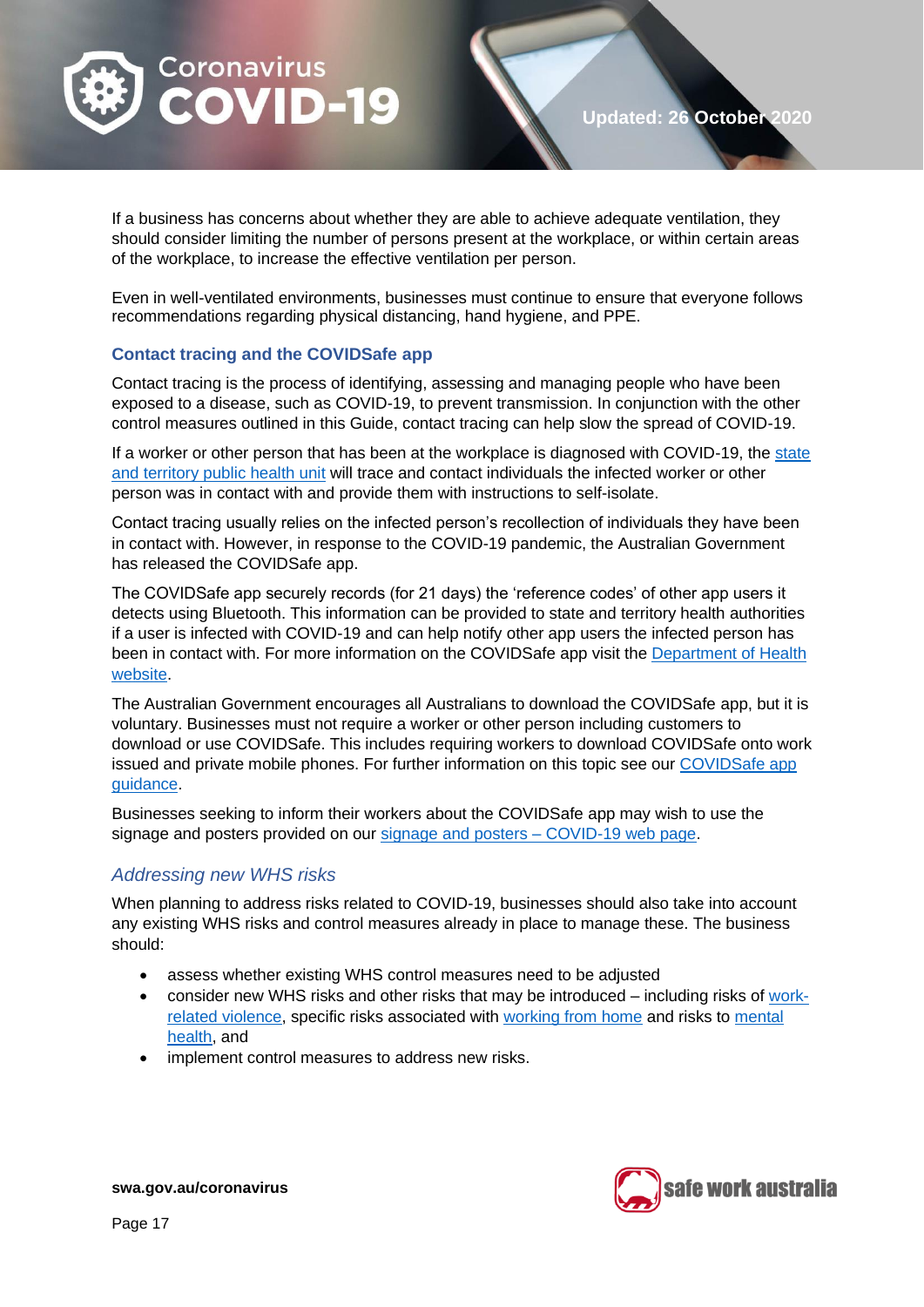

#### <span id="page-17-0"></span>*Preparing the workplace for workers to return*

Prior to workers returning to the workplace after a period of shutdown or restricted operations, all businesses must ensure their workplaces are safe to use.

As part of the risk assessment, to prepare for safe operation on the premises—that is, the actual building or work site where work is performed—businesses should consider the following:

- **assess** all premises, sites or parts of sites, including those that have been closed or partially operating and ensure they are safe to use
- perform **maintenance checks** and activities on equipment and systems, including heating, ventilation and air conditioning (HVAC) systems and other water-based systems as these may create risks related to Legionella, particularly if they have been shut down or used less for a period of time. See our web [page on HVACs](https://www.safeworkaustralia.gov.au/covid-19-information-workplaces/other-resources/heating-ventilation-and-air-conditioning-hvac) for more information.
	- $\circ$  other specialist equipment may also need to be restarted and tested if it has been unused for longer than usual, and
- **deep cleaning including disinfection of workplaces and equipment** prior to workers arriving at the workplace . This should include 'end of trip' facilities such as taps, showers, lockers and bicycle cages.

For further guidance on returning to the workplace after a period of shutdown or restricted operations, see our [guidance on transitioning back to the usual workplace](https://www.safeworkaustralia.gov.au/covid-19-information-workplaces/other-resources/transitioning-back-usual-workplaces) and our accompanying [checklist.](https://www.safeworkaustralia.gov.au/doc/transitioning-back-usual-workplaces-checklist-covid-19)

#### <span id="page-17-1"></span>*Working in a person's home*

For a number of businesses and industries, the 'workplace' will be a person's home.

When preparing for workers to recommence work activities in other people's homes after ceasing or reducing frequency of visits during the pandemic, businesses should:

- check if anyone in the household has symptoms of COVID-19 or has been advised to self-isolate. Do not send workers to the household if that is the case
- consider whether the work can be performed using digital or remote alternatives such as video or phone conferences
- communicate with households prior to work commencing to discuss and agree how work will be carried out and general practices to minimise risks – for example how to enter the premises without face-to-face contact, maintaining physical distancing while the worker is in the home, leaving doors open to minimise the need to touch door handles
- assign workers to work in households local to them where possible to minimise travel and use of public transport, and
- allocate the same individual, pairs or small teams of workers to a household if repeat visits are necessary or the work is ongoing.

Safe Work Australia has detailed guidance on managing the risks associated with COVID-19 for businesses operating in an industry that provides in-house services. Refer to our [in-home](https://www.safeworkaustralia.gov.au/covid-19-information-workplaces/industry-information/home-services)  [services web page](https://www.safeworkaustralia.gov.au/covid-19-information-workplaces/industry-information/home-services) for further information.

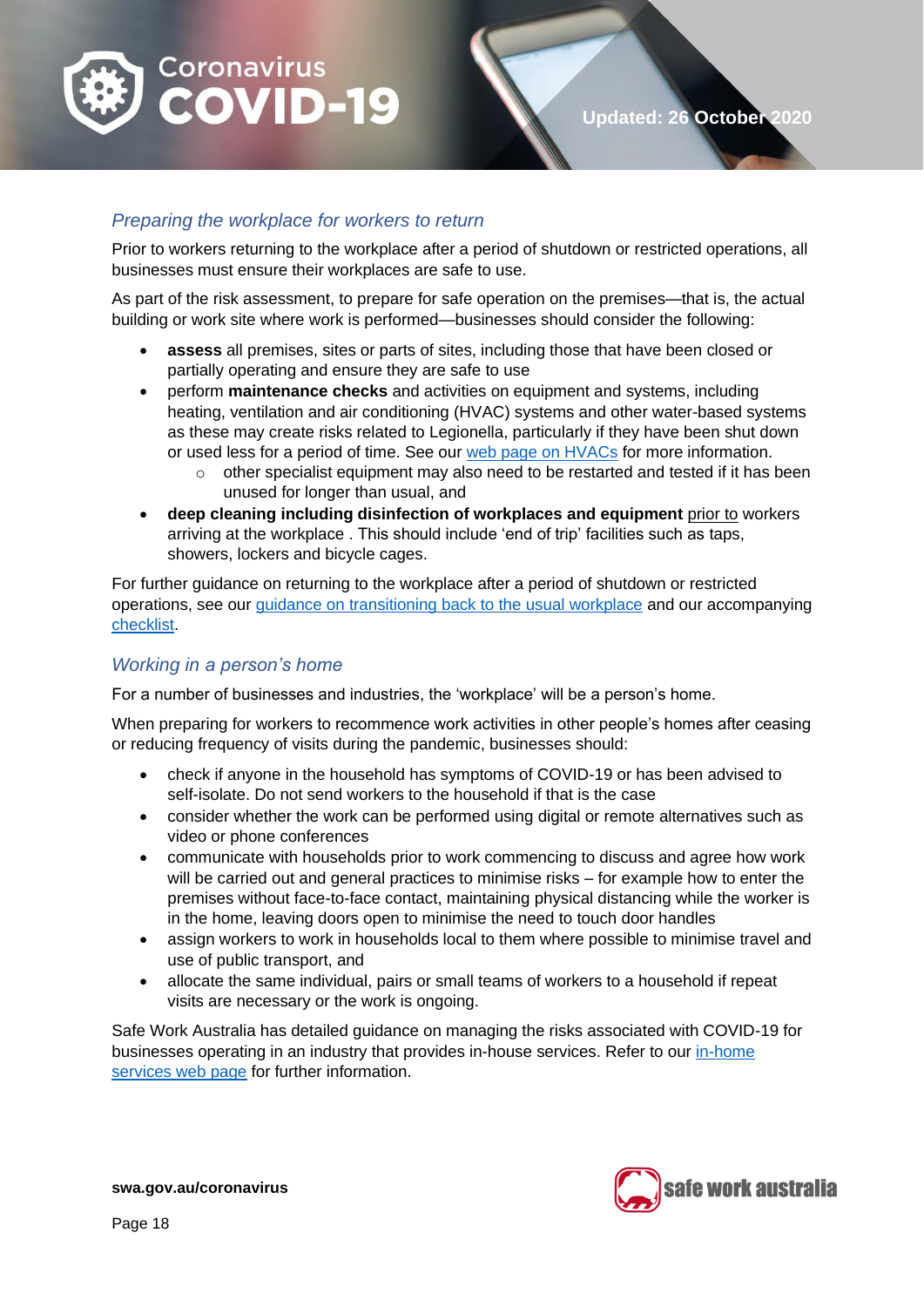

#### <span id="page-18-0"></span>*Working in mobile workplaces or workers in multiple locations*

Some work cannot be performed at home or in a fixed physical workplace (e.g. consultants, drivers, social and personal care providers, cleaners, postal workers, delivery workers, traffic wardens, repair and maintenance workers).

Businesses should ensure that these workers are given support, guidance and adequate resources to work safely and to avoid transmission of the disease through travel and interaction with other people.

In general, businesses with mobile workplaces or workers in multiple locations should:

- consider whether the work can be performed using digital or remote alternatives such as video or phone conferences
- where the work would usually require multiple workers visiting a premises, consider whether the on-site work could be completed by a smaller number of workers, with other workers assisting remotely
- where working at different locations, consider how physical distancing can be achieved at those locations (see our [industry web](https://www.safeworkaustralia.gov.au/covid-19-information-workplaces) pages for ideas about physical distancing measures for particular workplaces)
- businesses should advise their workers that they may refuse to enter a workplace or to leave at any time if agreed control measures regarding COVID-19 are not in place or are breached – see our information on [workers' rights](https://www.safeworkaustralia.gov.au/covid-19-information-workplaces/industry-information/general-industry-information/workers-rights)
- where workers are travelling to a location in a shared vehicle or transport, ensure only every second seat is filled, windows left open and air conditioning set to external airflow to limit the use of re-circulated air
- provide access to alcohol-based hand sanitiser and [PPE,](https://www.safeworkaustralia.gov.au/covid-19-information-workplaces/industry-information/general-industry-information/ppe) as appropriate, and
- keep detailed information about the places workers go and people they have prolonged interaction or close contact with in the course of their work, to assist with contact tracing if required.

Safe Work Australia has detailed guidance on managing the risks associated with COVID-19 for businesses operating in a [mobile industry.](https://www.safeworkaustralia.gov.au/covid-19-information-workplaces/industry-information/mobile-consultants-and-client-engagement) We also have specific information for employers, small businesses and workers in the [private security industry](https://www.safeworkaustralia.gov.au/covid-19-information-workplaces/industry-information/private-security) that may work in a number of different locations.

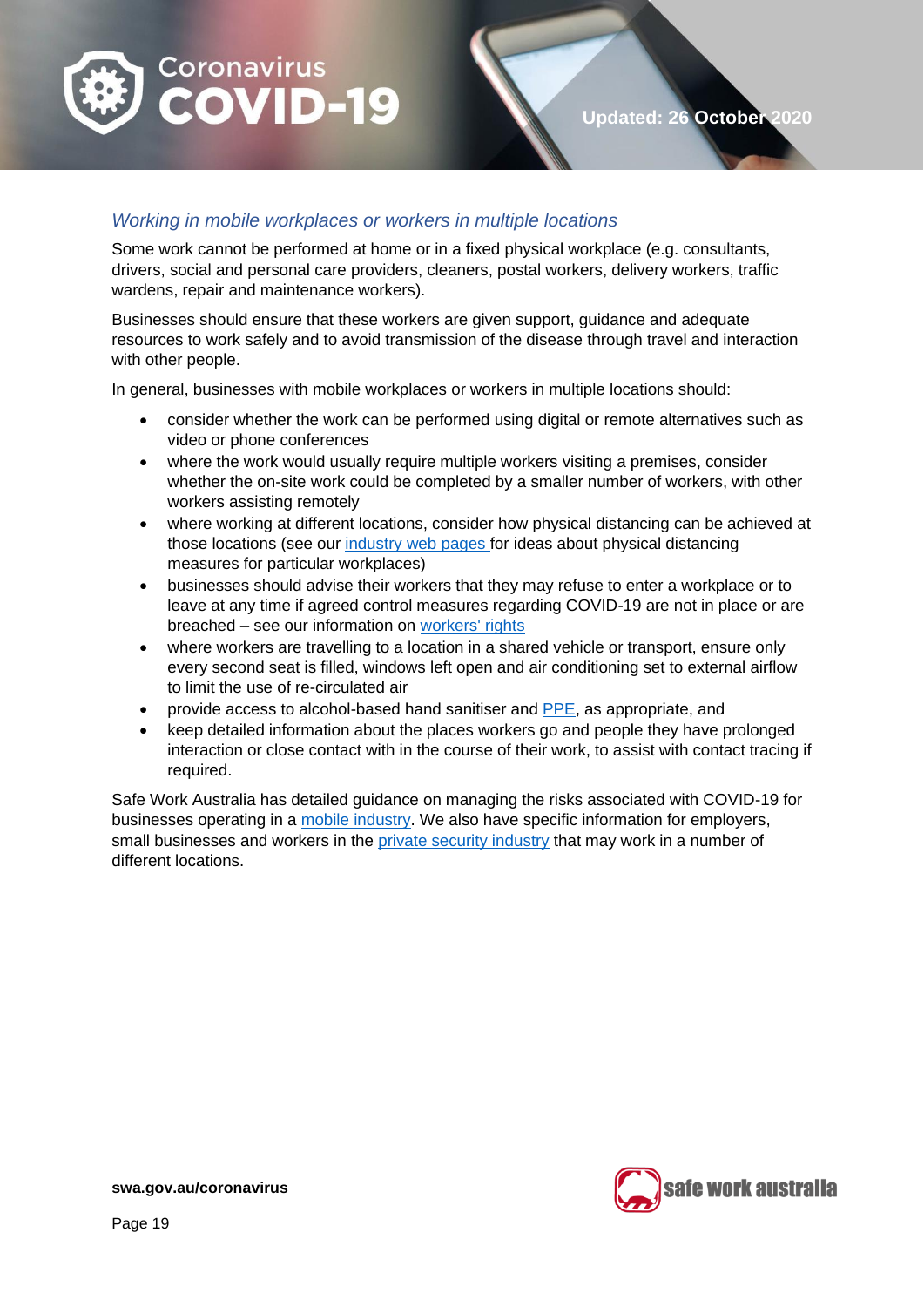

# <span id="page-19-0"></span>**3. Implement**

Effective implementation of the control measures discussed above to limit the spread of COVID-19 requires relevant workplace policies and clear and comprehensive communication with workers and others at the workplace.

## <span id="page-19-1"></span>**Workplace policies**

You will need to review and, if necessary, update any WHS policies and your emergency plan, in consultation with workers and health and safety representatives (HSRs). Consider how you will manage and respond to a potential further outbreak of COVID-19. You should share relevant information with workers and HSRs about any WHS policies you have put in place or updated in response to COVID-19 (for example, incident reporting processes) and any changes to emergency plans.

A workplace must have a policy and accompanying procedures that require workers and other persons to not attend the workplace if:

- they have symptoms of COVID-19, such as fever, cough and sore throat
- are in isolation, for example because they have returned from overseas, or
- have been in close contact with a person who has, or has been tested for, COVID-19.

Importantly, this policy should be clearly communicated with workers prior to their first return to the workplace or immediately upon returning and at subsequent regular intervals. Posters or signage around the workplace can help remind workers and others at the workplace of their obligations if they are showing symptoms of COVID-19.

Workers must follow any reasonable health and safety instructions of their employer. To help with communicating these policies, businesses can use some of our [signage and posters](https://www.safeworkaustralia.gov.au/doc/signage-and-posters-covid-19) on topics associated with COVID-19.

## <span id="page-19-2"></span>**Communication about COVID-19**

Businesses must ensure, so far as is reasonably practicable, the provision of any information, training, instruction or supervision that is necessary to protect all persons from risks to their health and safety arising from work carried out as part of the conduct of the business.

In a COVID-19 environment this includes providing workers with:

- up to date information on COVID-19 you will need to check the latest health and Commonwealth, state and territory government advice
- clear guidance on physical distancing, hygiene and other matters, including through use of signs and posters in the workplace (available on our [website\)](https://www.safeworkaustralia.gov.au/doc/signage-and-posters-covid-19)
- control measures in place at the workplace to manage the risks of COVID-19, including any new ways of working
- any training that is necessary to address risks in the workplace, including on how to perform tasks differently or the use of PPE

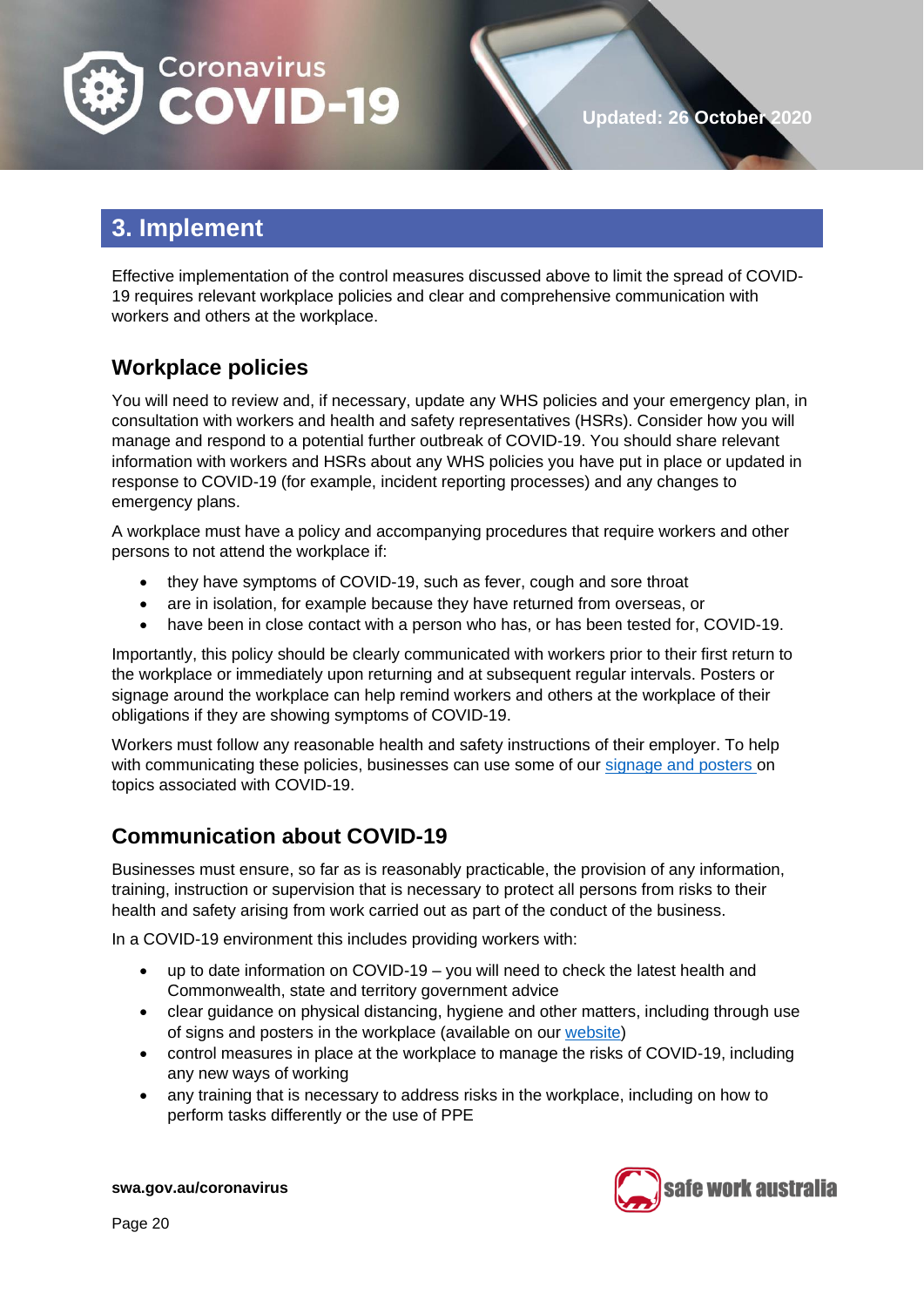

- information on their workplace entitlements (such as access to paid leave) if they have COVID-19 symptoms or they are required to self-isolate
- clear expectations and procedures, in consultation with workers and their representatives, on what will happen if a worker contracts COVID-19, and
- advice on how to report concerns or safety incidents.

All businesses should use a combination of formal and informal communication methods (e.g. intranet, website, email, signs, posters and others) to ensure accessibility, including people for whom English is a second language and people with differing levels of literacy.

Businesses should communicate relevant information about operational changes, safety measures and controls to suppliers, customers and other relevant interested parties

Communication with workers and other people should be two-way and methods should facilitate ongoing conversation as well as more formal consultation.

Communication should be reviewed regularly to ensure it is effective. Businesses should ensure ongoing engagement with workers and their representatives to monitor and understand any unforeseen impacts of changes to ways of working, how work is organised and workplaces, and communicate regularly with workers, including those working remotely, to check mental health and wellbeing.

#### <span id="page-20-0"></span>*Communication on transitioning back to the usual workplace*

Businesses should take all reasonable measures to ensure workers understand the behaviours, processes and working practices required to manage the risk of transmission of COVID-19 before returning to a workplace.

In addition to the actions set out above, before workers return to the usual workplace, you should, depending on your circumstances:

- modify workplace attendance arrangements where the organisation cannot maintain physical distancing in the workplace (for example, rostering workers to work from the office or home on different days or alternative weeks, staggering shifts or facilitating more flexible start and finish times)
- review workplace checklists and re-design the workplace environment, procedures and practices to ensure physical distancing, cleaning and hygiene
- ensure workstations are correctly set up to protect against musculoskeletal injuries (for example, provide guidance to your workers on how to set up a safe work environment)
- consider arrangements for deliveries, contractors and visitors attending the workplace (for example, organising contactless deliveries and limiting non-essential visitors)
- provide workers with PPE where appropriate, as well as appropriate cleaning, disinfectant and hygiene products. You should also provide proper training and instruction in the use of any PPE and cleaning, disinfectant and hygiene products provided
- communicate new policies and procedures for entering the workplace, beginning work and the use of common areas (e.g. lifts, stairs, toilets and kitchens) and
- appoint a contact person in your business that workers can talk to about any concerns.

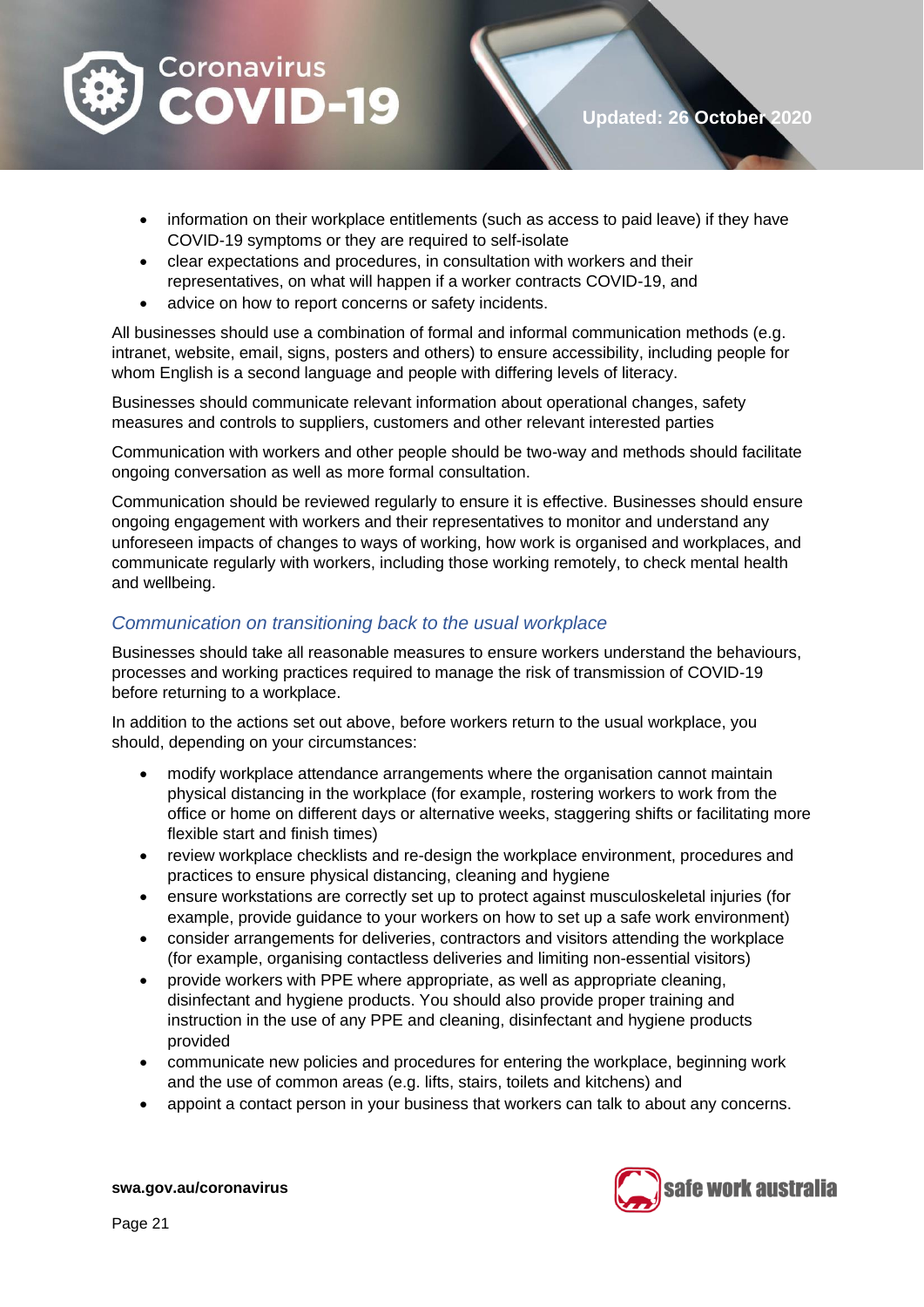

# <span id="page-21-0"></span>**4. Monitor**

As for any WHS risks and controls, businesses should closely monitor the effectiveness of measures introduced to control risks arising from COVID-19.

To do this, you should consult your workers and their HSRs and consider the following:

- are the control measures working effectively in both their design and operation?
- have the control measures introduced any new problems?
- have all risks associated with COVID-19 in the workplace been identified?
- have new work methods made the job safer?
- are new safety procedures for COVID-19 being followed?
- have the instruction and training provided to workers on how to work safely in a COVID-19 environment been successful?
- are workers actively involved in identifying risks and possible control measures? Are they openly raising COVID-19 concerns and reporting problems promptly?
- have any incidents relating to COVID-19 been identified or reported?
- if new information on COVID-19 becomes available, does it indicate current controls may no longer be the most effective?

For further guidance, see our [model Code of Practice: How to manage work health and safety](https://www.safeworkaustralia.gov.au/doc/model-code-practice-how-manage-work-health-and-safety-risks)  [risks,](https://www.safeworkaustralia.gov.au/doc/model-code-practice-how-manage-work-health-and-safety-risks) which includes specific information on monitoring the effectiveness of control measures.